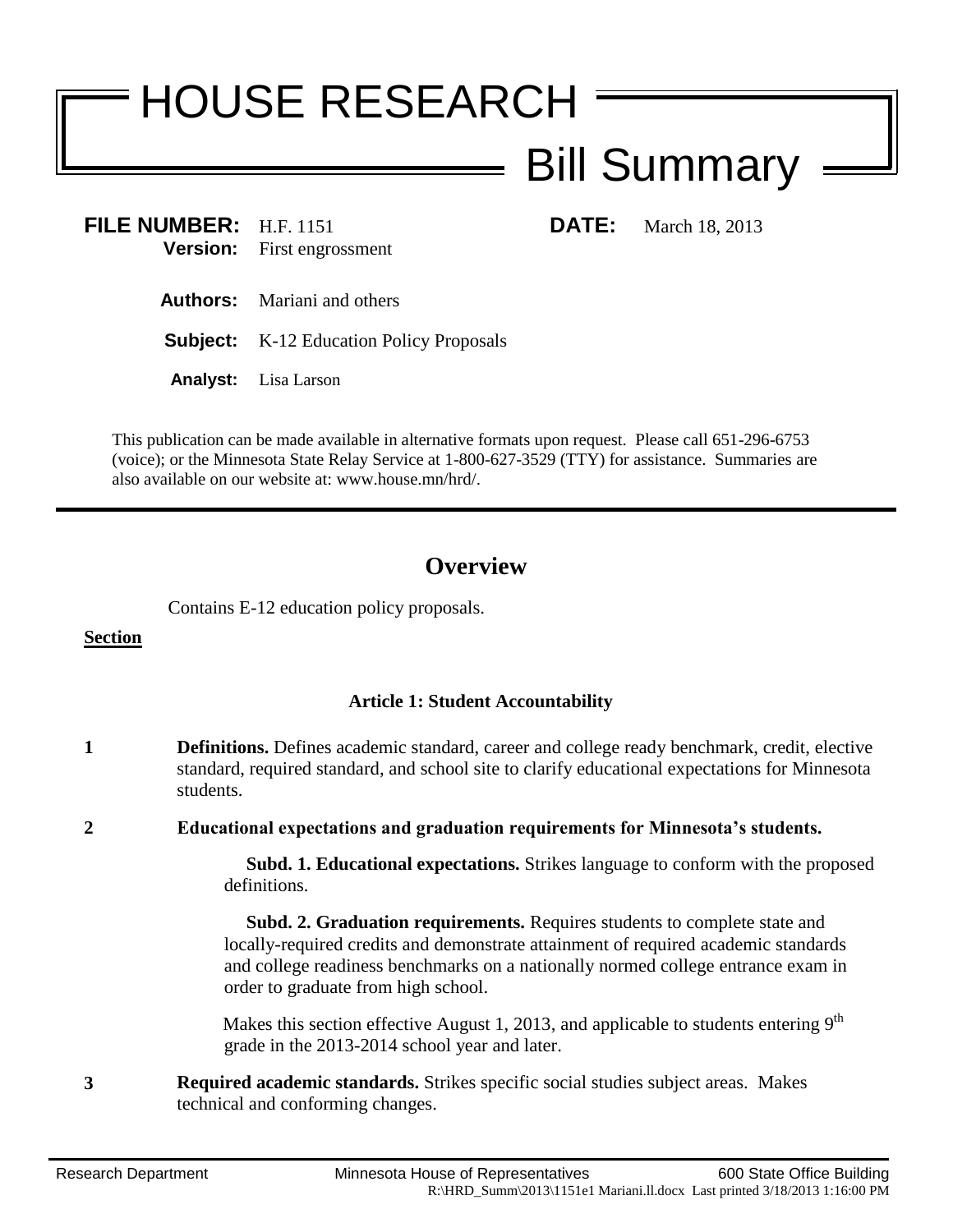#### **4 Benchmarks.**

 **Subd. 1. Benchmarks implement, supplement statewide academic standards.**  Makes technical and conforming changes regarding career and college readiness assessments.

 **Subd. 2. Revisions and reviews required.** Directs the commissioner to include the contributions of Minnesota's American Indian tribes in the required academic standards. Strikes obsolete provisions.

#### **5 Credits.**

 **Subd. 1. Graduation requirements.** Makes technical and conforming changes regarding high school graduation requirements.

 **Subd. 2. Credit equivalencies.** Allows a one-half credit of economics taught in an agriculture education or business department to fulfill a one-half credit in social studies.

Makes this section effective August 1, 2013, and applicable to students entering  $9<sup>th</sup>$  grade in the 2013-2014 school year and later.

**6 Planning for students' successful transition to postsecondary education and employment; involuntary career tracking prohibited.** (a) Requires school districts, beginning in the 2013-2014 school year, to assist all students by no later than grade 9 to explore college and career interests and aspirations and develop a transition plan to postsecondary education or employment. Makes technical changes.

> (c) Strikes paragraph encouraging school districts to use nonstate revenue and in-kind contributions to implement this section.

Makes this section effective immediately.

**7 Educational planning and assessment system (EPAS) program.** (c) Allows students entering grade 9 before the 2013-2014 school year who have not demonstrated proficiency on the MCAs, the GRAD tests, or the basic skills tests to satisfy state high school graduation requirements in reading, math, and writing by taking the ACT assessment for college admission before high school graduation.

> (d) Directs the state to pay the test costs for school districts and charter schools to participate in these assessments.

> Makes this section effective immediately and applicable through the 2015-2016 school year.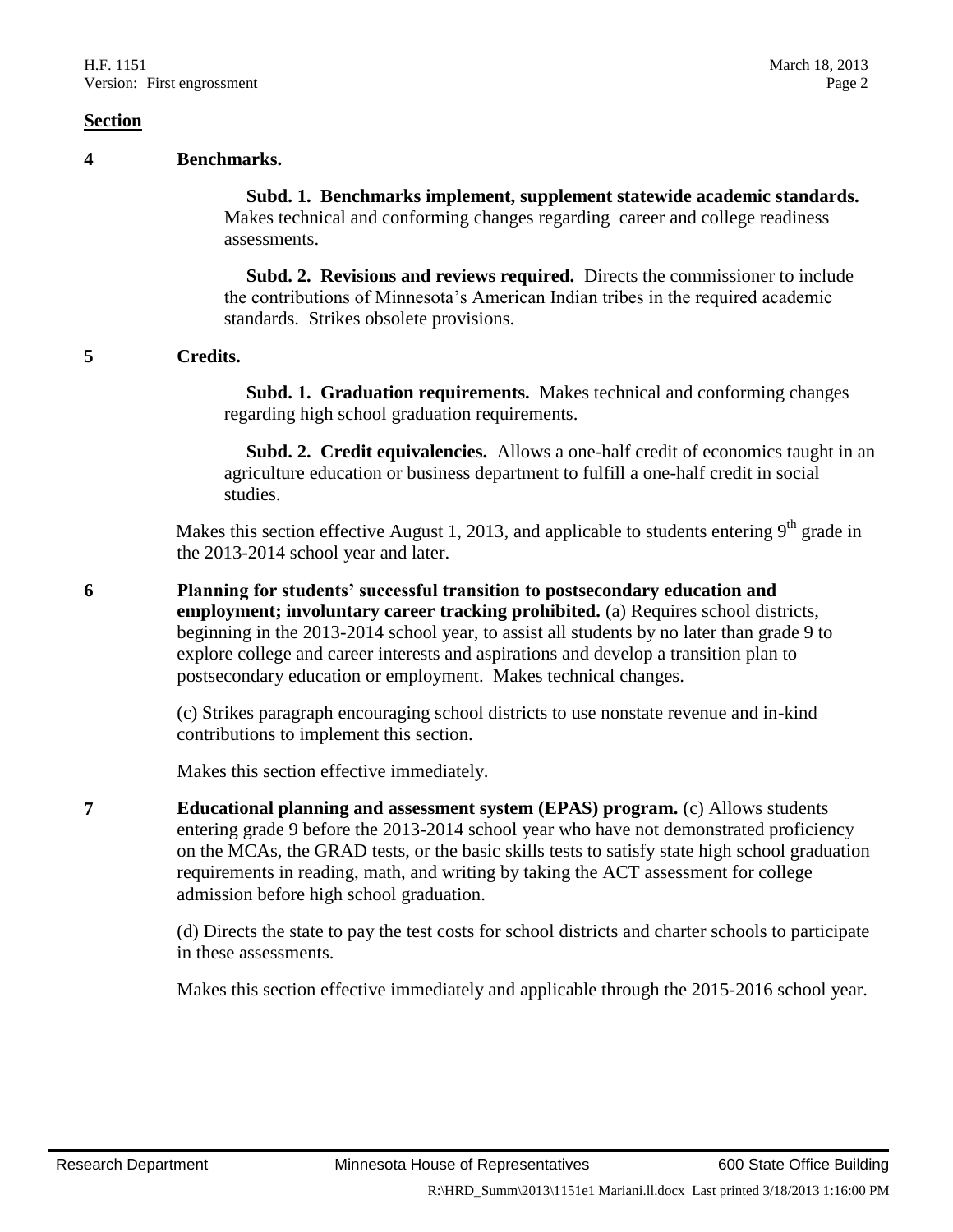**8 Gifted and talented students program.** (a) Allows school districts to address the instructional and affective needs of gifted and talented students and provide appropriate educational programs.

> (b) Directs school districts to adopt guidelines for assessing and identifying eligible students that include assessments and procedures sensitive to underrepresented student groups.

(d) Directs school districts to adopt procedures for early admission to kindergarten or first grade for gifted and talented learners, including children younger than 5 for kindergarten or younger than 6 for first grade.

- **9 Mental health education.** Encourages school districts and charter schools to provide mental health instruction in grades 6 to 12 aligned with local health standards and integrated into the school's educational environment. Encourages the education commissioner, in consultation with the human services commissioner and mental health organizations, to provide school districts and charter schools with age-appropriate model learning activities and a resource directory for curriculum and instruction.
- **10 Statewide testing.** (a) Directs the education commissioner to make computer adaptive reading and math assessments for students in grades 3 through 7 part of Minnesota's comprehensive assessment system. Requires students who failed to pass a basic skills test by the end of the 2011-2012 school year and students in their senior year who have not yet demonstrated proficiency on the GRAD tests by the end of the 2012-2013 school year to take a college admissions assessment that supports career and college readiness standards for all students or a nationally recognized armed services vocational aptitude test.

(c) Makes students in grade 8 in the 2012-2013 school year and later subject to state graduation requirements based on a longitudinal, systematic approach to student education and career planning, assessment, instructional support, and evaluation.

Strikes language requiring students to demonstrate proficiency on state reading, math, and writing tests in order to graduate from high school.

Instead, in order to graduate from high school, requires students to:

(1) attain required academic standards and career and college readiness benchmarks, as demonstrated on a nationally normed college entrance exam or take a nationally recognized armed services vocational aptitude test;

(2) take achievement and career and college readiness tests in math, reading, and writing to monitor students' continuous development and growth in required knowledge and skills; to analyze students' progress and performance levels, identifying students' academic strengths and diagnosing areas where students require curriculum or instruction adjustments, targeted interventions, or remediation; and based on students' progress and performance data, to determine students' learning and instructional needs and the instructional tools and best practices to support academic rigor for the student; and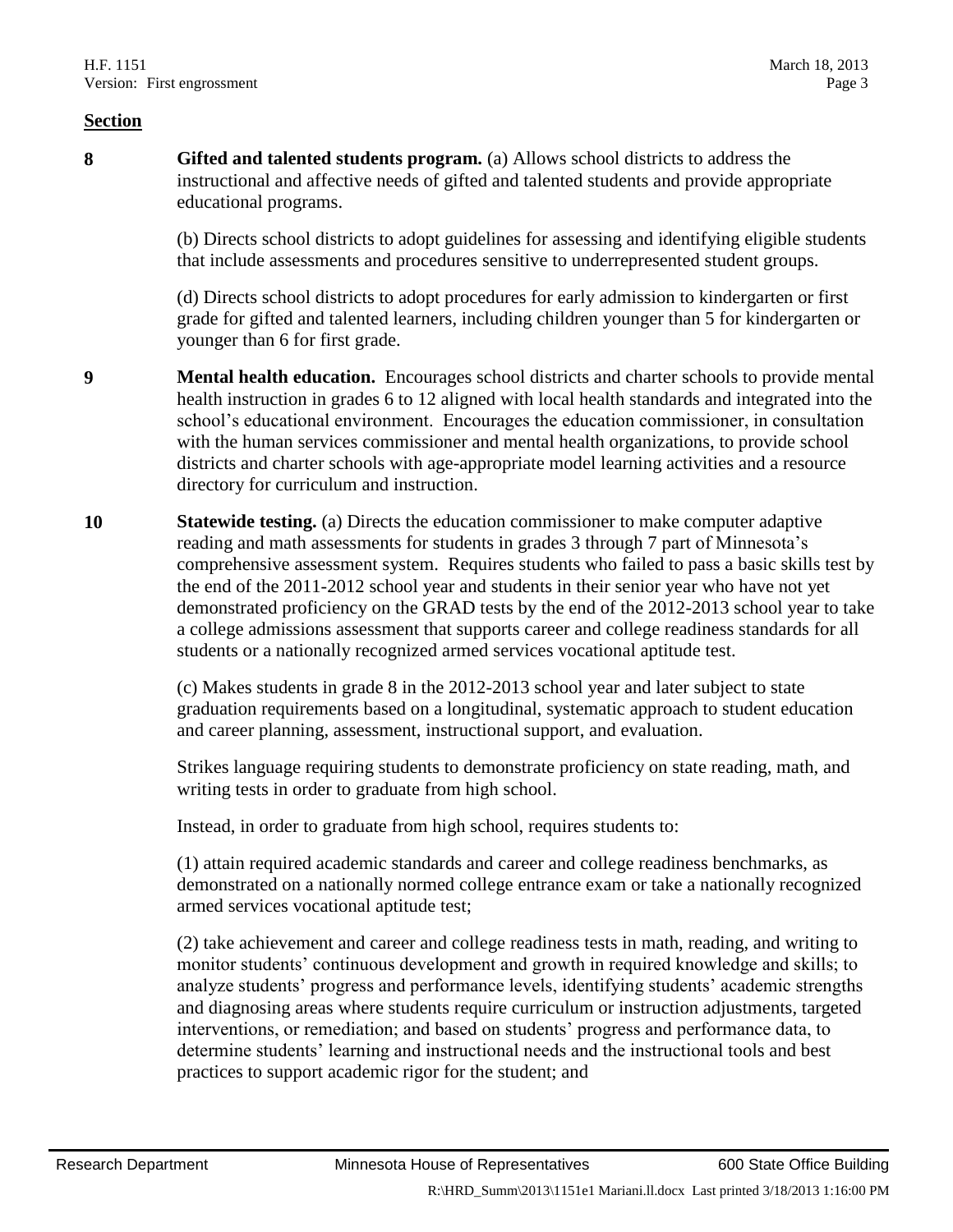(3) engage in age-appropriate exploration and planning activities and career assessments to identify personally relevant career interests and aptitudes and help students and their families develop a transition plan for postsecondary education or employment without need for postsecondary remediation.

Requires the expectations of schools, districts, and the state for career or college readiness to be comparable in rigor, clarity of purpose, and rates of student completion.

Requires a student under clause (2) to receive targeted, relevant, academically rigorous, and resourced instruction, which may include a targeted instruction and intervention plan focused on improving a student's knowledge and skills in core subjects so the student has a reasonable chance to succeed without need for postsecondary remediation.

Directs schools and school districts to actively encourage a student in grade 11 or 12 who is identified as academically ready for a career or college to participate in courses and programs awarding college credit to high school students.

Declares that students are not required to achieve a specific score or level of proficiency on a high school assessment in order to graduate from high school.

(d) Strikes language allowing students enrolled in grade 8 in any school year from the 2005- 2006 to the 2009-2010 school year to receive a high school diploma without passing the math GRAD test if they satisfy certain conditions.

Directs the education commissioner, after consulting with the Minnesota State Colleges and Universities chancellor and using a request for proposal process, to contract for a series of assessments that are consistent with this subdivision, are aligned with state academic standards, and include career and college benchmarks. Requires math, reading, and writing assessments for students in grades 8 and 10 and 11 or 12 to be predictive of and nationally normed for career and college readiness, nationally recognized as a college entrance exam, include a college placement diagnostic exam, and contain career exploration elements.

Directs the education commissioner and the Minnesota State Colleges and Universities chancellor to collaborate in aligning instruction and assessments for adult basic education students to provide the students with diagnostic information about the targeted interventions the students need so they may seek postsecondary education or employment without need for postsecondary remediation.

(1) Directs districts and schools to annually use the career exploration elements in the assessments to help students, beginning no later than grade 9, and their families explore and plan for postsecondary education or careers based on the students' interests, aptitudes, and aspirations. Requires districts and schools to use timely regional labor market information and partnerships and other resources to help students and their families develop and pursue an individualized plan for postsecondary education or a career. Requires this process to help all students pursue their interests and career goals by increasing students' engagement in and connection to school, improving students' knowledge and skills, and deepening students' understanding of career pathways leading to an industry-recognized credential, an associate's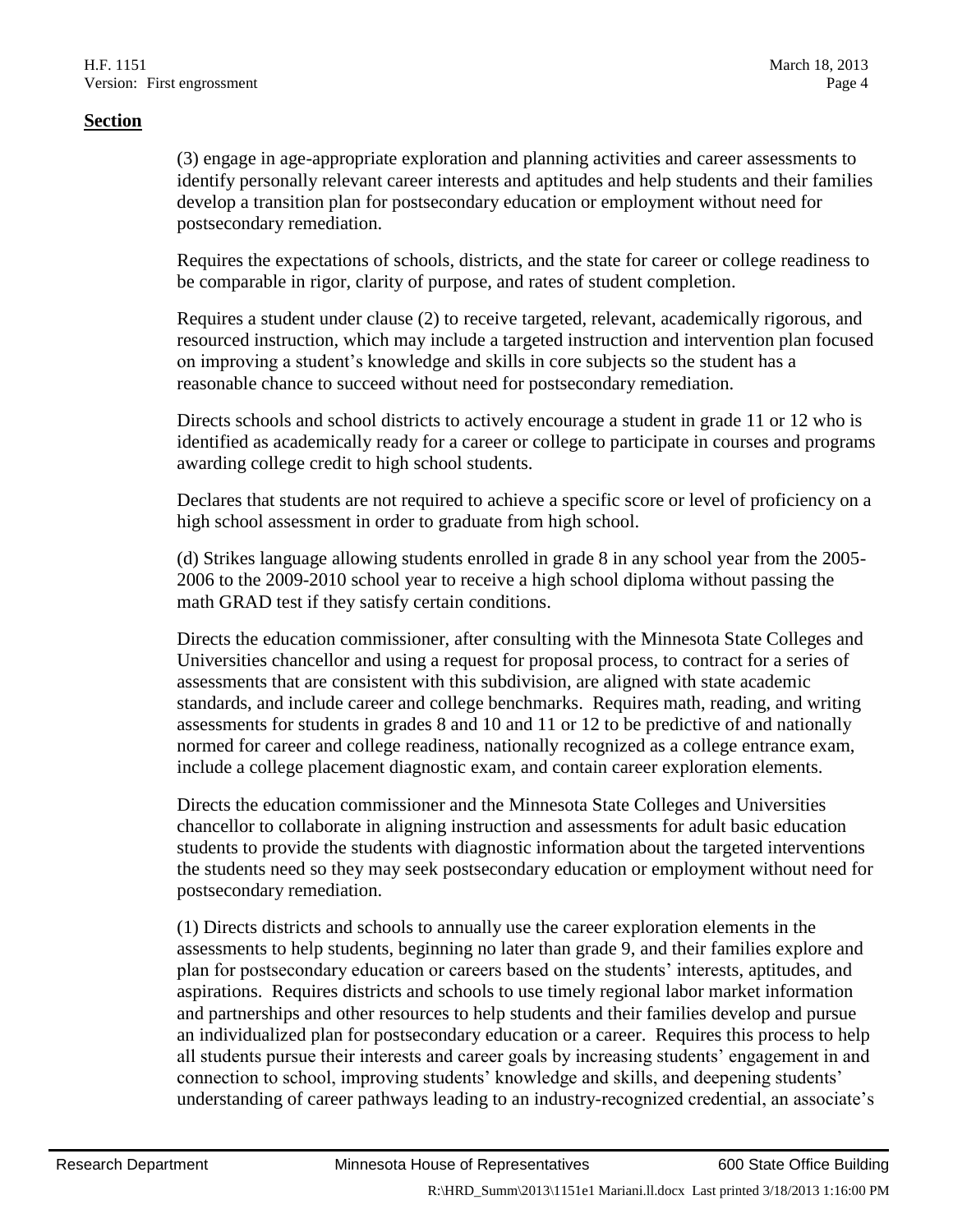degree, or a bachelor's degree.

(2) Requires students whose growth in academic achievement between grades 8 and 10 shows adequate progress toward meeting state career and college readiness to be given the college entrance exam part of these assessments in grade 11 or a nationally recognized armed services vocational aptitude test. Declares that a student who demonstrates attainment of required state academic standards, including career and college readiness benchmarks, on these assessments is academically ready for a college or career. Encourages such students to participate in courses and programs awarding college credit to high school students. Declares that such courses and programs may include sequential courses of study within broad career areas and technical skill assessments that extend beyond course grades.

(3) Requires all students in grade 11 not subject to clause (2) to be given the college placement diagnostic exam so that the students, their families, the school, and the district can use the results to diagnose areas for targeted instruction, intervention, or remediation and improve students' knowledge and skills in core subjects sufficient for the student to graduate and have a reasonable chance to succeed in a career or college without remediation. Requires these students to be given the college entrance exam part of these assessments in grade 12 or a nationally recognized armed services vocational aptitude test.

(4) Declares students subject to clause (3) who demonstrate (i) attainment of required state academic standards, including career and college readiness benchmarks on these assessments, (ii) attainment of career and college readiness benchmarks on the college placement diagnostic part of these assessments, and where applicable (iii) successfully complete targeted instruction, intervention, or remediation approved by the education commissioner and the Minnesota State Colleges and Universities chancellor after consulting with local school officials and educators to be academically ready for a career or college. Encourages such students to participate in courses and programs awarding college credit to high school students. Declares that such courses and programs may include sequential courses of study within broad career areas and technical skill assessments that extend beyond course grades.

(5) Requires a study to determine the alignment between these assessments and state academic standards. Where alignment exists, requires the commissioner to seek federal approval to, and immediately upon receiving that approval replace Minnesota's federally required MCAs with the assessments under this paragraph.

(e) Requires schools, districts, and the state to have a continuum of empirically derived, clearly defined benchmarks focused on students' attainment of knowledge and skills so students, their parents, and teachers know how well students must perform to have a reasonable chance to succeed in a career or college without need for post secondary remediation. Requires the commissioner and Minnesota's public postsecondary institutions to ensure that the foundational knowledge and skills for students' successful performance in postsecondary employment or education and an articulated series of possible targeted interventions are clearly identified and satisfy Minnesota's postsecondary admissions requirements.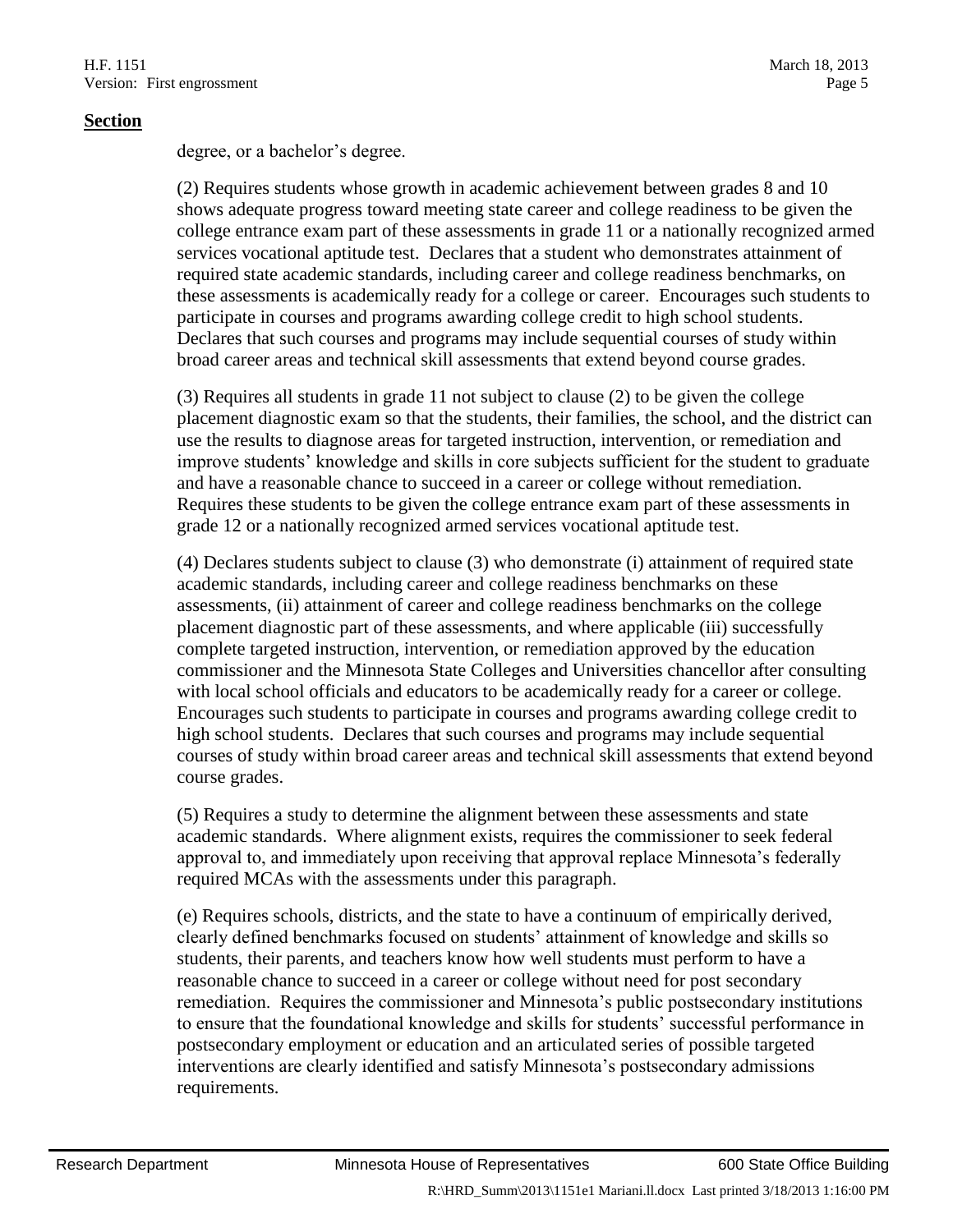(f) Requires a school, district, or charter school to record a student's progress toward career and college readiness on the student's high school transcript.

(h) Requires third through seventh grade computer-adaptive assessment results to be available to districts for diagnostic purposes and to be disseminated to the public. Directs the commissioner to establish empirically derived benchmarks on adaptive assessments in grades 3 through 7 that reveal a trajectory toward career and college readiness.

(i) Requires third through seventh grade computer-adaptive assessments to be aligned with state academic standards.

(j) Makes computer-adaptive assessment results for students in grades 3 through 7 part of the statewide public reporting system.

Makes this section effective immediately and applicable to the 2013-2014 school year and later except that paragraph (a) applies immediately and the requirements for computeradaptive reading and math assessments in grades 3 through 7 apply in the 2015-2016 school year and later.

**11 Statewide and local assessments; results.** (a) For purposes of administering computeradaptive assessments in reading and math to students in grades 3 through 7 beginning in the 2015-2016 school year, defines computer-adaptive assessments, fully-adaptive assessments, ongrade level, above-grade level, and below-grade level.

> (b) Directs the commissioner to use fully adaptive tests math and reading assessments for grades 3 through 7 beginning in the 2015-2016 school year.

> (c) Directs the commissioner to implement computer-adaptive reading and math assessments for grades 3 through 7.

> (d) Directs the commissioner to ensure that: (1) individual student performance data and achievement and summary reports are available within three school days; (2) individual student growth data are available from school year to school year; (3) parents and educators are able to use elementary and middle school student performance data to project student secondary and postsecondary achievement; and (4) useful diagnostic information about areas of students' academic strengths and weaknesses is available to improve student instruction.

(f), (g), (h) Make conforming and technical changes.

Makes this section effective for the 2013-2014 school year and later except the requirements governing computer-adaptive reading and math assessments for grades 3 through 7 apply in the 2015-2016 school year and later.

**12 Educational accountability and public reporting.** Makes a conforming change.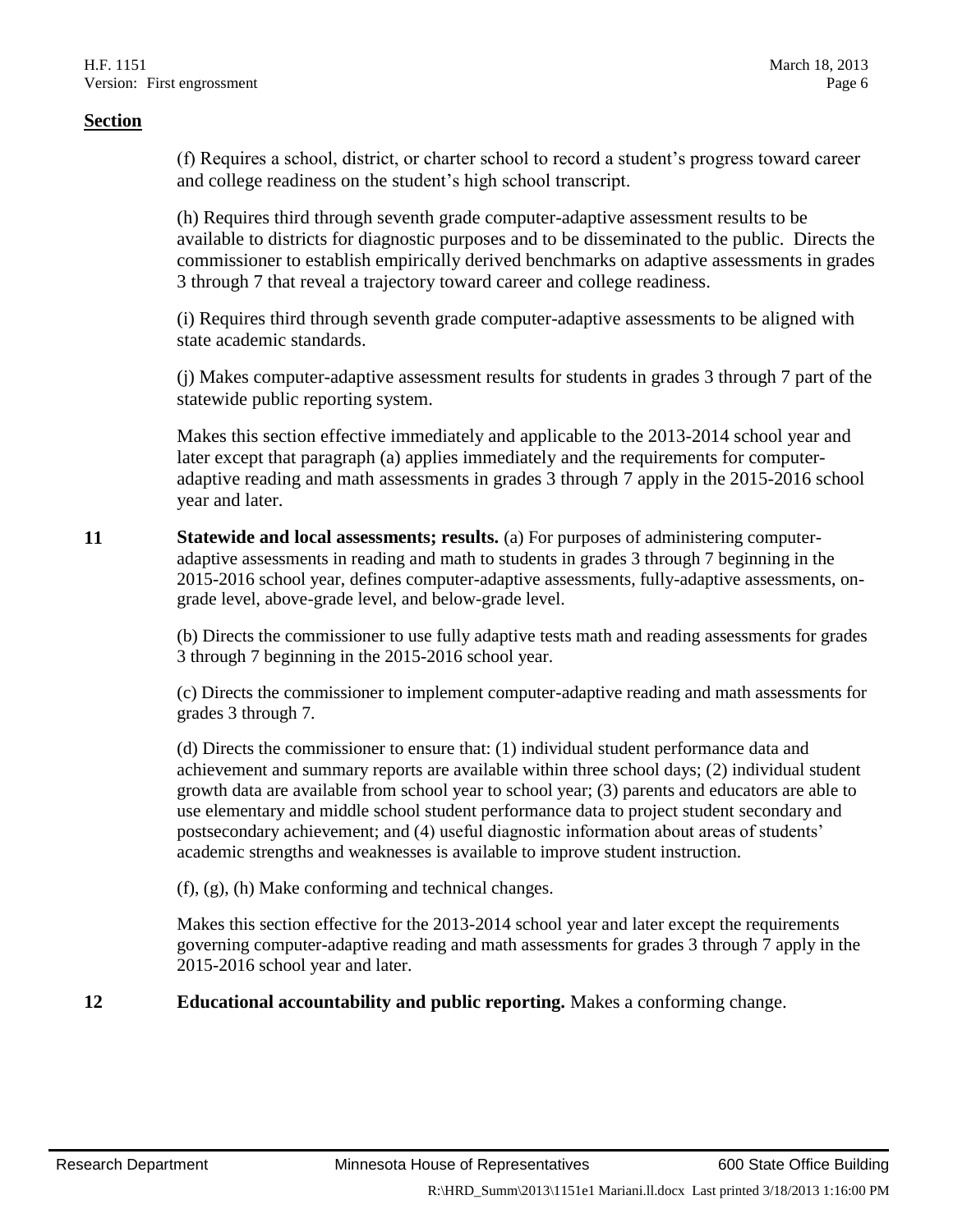- **13 State growth target; other state measures.** (e) Directs the education commissioner, beginning July 1, 2015, to identify and report measures that demonstrate the success of school districts, charter schools, and alternative program providers in improving the graduation outcomes of students who are at-risk of not graduating and students who are offtrack to graduate. Requires the commissioner to annually report summary data on:
	- (1) the four and six-year graduation rates of these students, including students who participate in an alternative program or the graduation incentives program; and
	- (2) the success that school districts, charter schools, and alternative program providers experience in identifying at-risk and off-track students, providing successful prevention and intervention strategies for at-risk students, and providing successful recuperative and recovery or re-enrollment strategies for off-track students.

For purposes of paragraph (e), defines a student who is at-risk of not graduating as an 8th or 9th grade student who meets one or more criteria:

- first enrolled in an ELL program in  $8<sup>th</sup>$  or  $9<sup>th</sup>$  grade and may be older than other students in the same grade;
- as an 8th grader, is absent for at least 20 percent of school days, is 2 or more years older than other students in the same grade, or fails multiple core academic courses; or
- as a  $9<sup>th</sup>$  grader, fails multiple  $9<sup>th</sup>$  grade core academic courses.

For purposes of paragraph (e), defines a student who is off-track to graduate as a student who meets one or more criteria:

- first enrolled in an ELL program in high school and is older than other students in the same grade;
- is a returning dropout;
- is 16 or 17 and two or more academic years off-track to graduate;
- is 18 or older and two or more academic years off-track to graduate; or
- is 18 or older and may graduate within one school year.

Makes paragraph (e) applicable to data collected in the 2014-2015 school year and later and reported annually beginning July 1, 2015, consistent with the recommendations the commissioner receives from recognized and qualified experts.

**14 School performance reports.** Adds the percentage of students whose progress and performance levels are meeting college and career readiness benchmarks to the academic performance data the education commissioner must report publicly. Makes longitudinal data on district and school progress in reducing disparities in students' academic achievement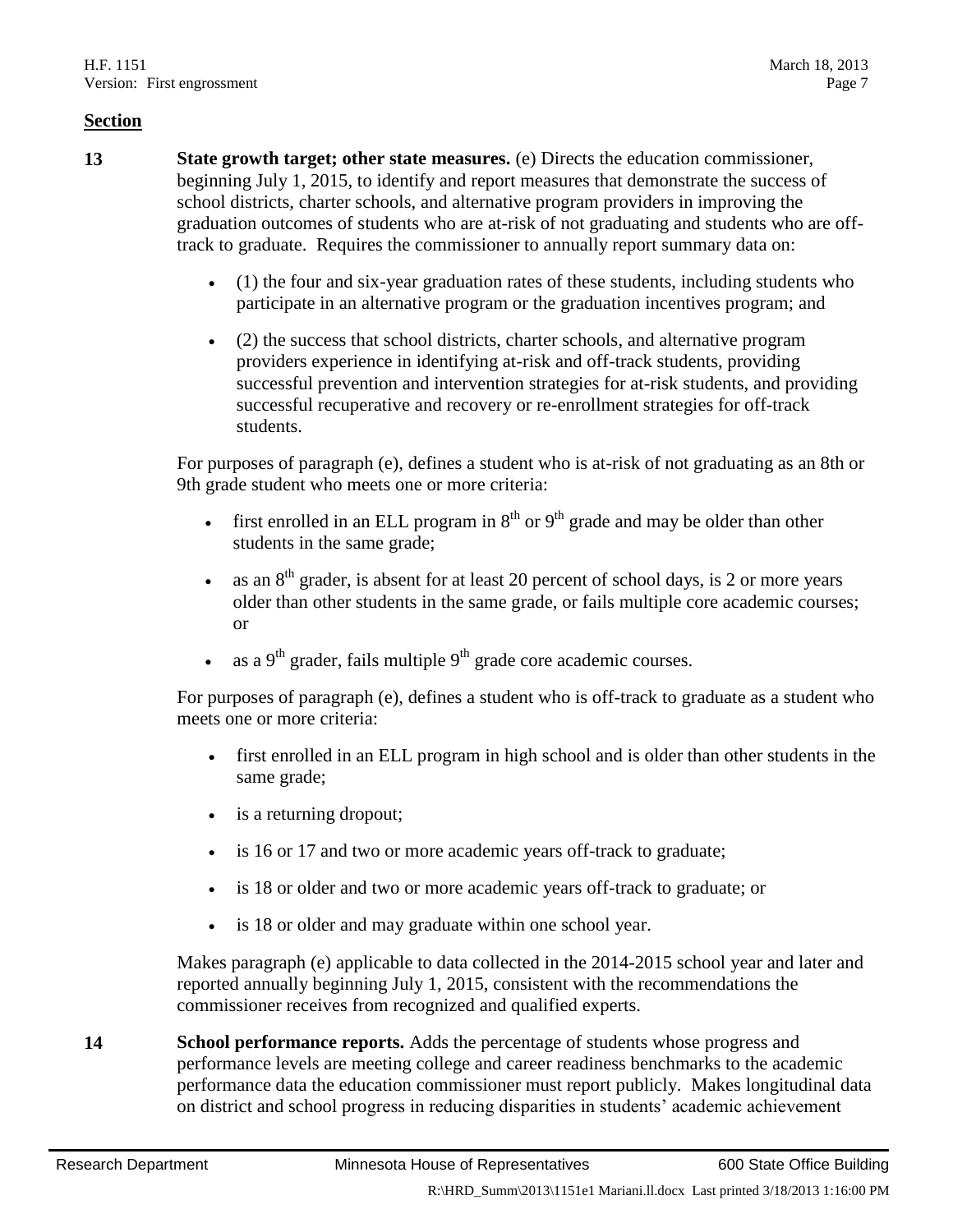under the program to close the academic achievement and opportunity gap a component of Minnesota's school performance report card. Refers to reports, not report cards.

Makes this section effective for the 2013-2014 school year and later.

**15 Standard high school diploma for adults.** (a) Directs the education commissioner to adopt rules for providing a standard adult high school diploma to adults who are not eligible for K-12 services, do not have a high school diploma, and successfully complete a commissionerapproved adult basic education program of instruction needed to earn an adult high school diploma.

> (b) Requires adult basic education program participants to demonstrate proficiency in a standard set of competencies sufficient to ensure that postsecondary programs and institutions and potential employers regard persons holding a standard high school diploma and persons holding a standard adult high school diploma to be equally well prepared and qualified graduates. Requires approved adult basic education programs to issue a standard adult high school diploma to qualified persons.

Makes this section effective immediately.

**16 Statewide assessment and accountability; transition.** Makes students enrolled in grade 8 before the 2012-2013 school year eligible to be assessed under the proposed assessments for career and college readiness, including a nationally normed college entrance exam and the college placement diagnostic exam, to the extent these exams are available or a nationally recognized armed services vocational aptitude test. Declares that other measures of statewide accountability, including student performance, preparation, rigorous course taking, engagement and connection, and transition into postsecondary education or the workforce remain in effect.

Makes this section effective immediately.

#### **17 Career pathways advisory and technical education task force.**

 **Subd. 1. Recommendations.** Establishes an advisory task force to recommend to the legislature how to structurally redesign secondary and postsecondary education to improve the secondary and postsecondary outcomes for students and adult learners, align secondary and postsecondary programs and Minnesota's workforce needs, and measure and evaluate the combined efficacy of public K-12 and postsecondary education programs.

(b) Directs task force members to seek advice from educators, employers, policy makers, and other stakeholders and consider how to: better inform students about career options and ensure a skilled Minnesota workforce; develop and revise an education and work plan for each student; improve monitoring of students' progress with targeted interventions and support and remove the need for remedial instruction; increase and accelerate high school students' opportunities to earn postsecondary credits leading to a certificate, license, or degree; better align secondary and postsecondary courses and expectations; better align high school standards and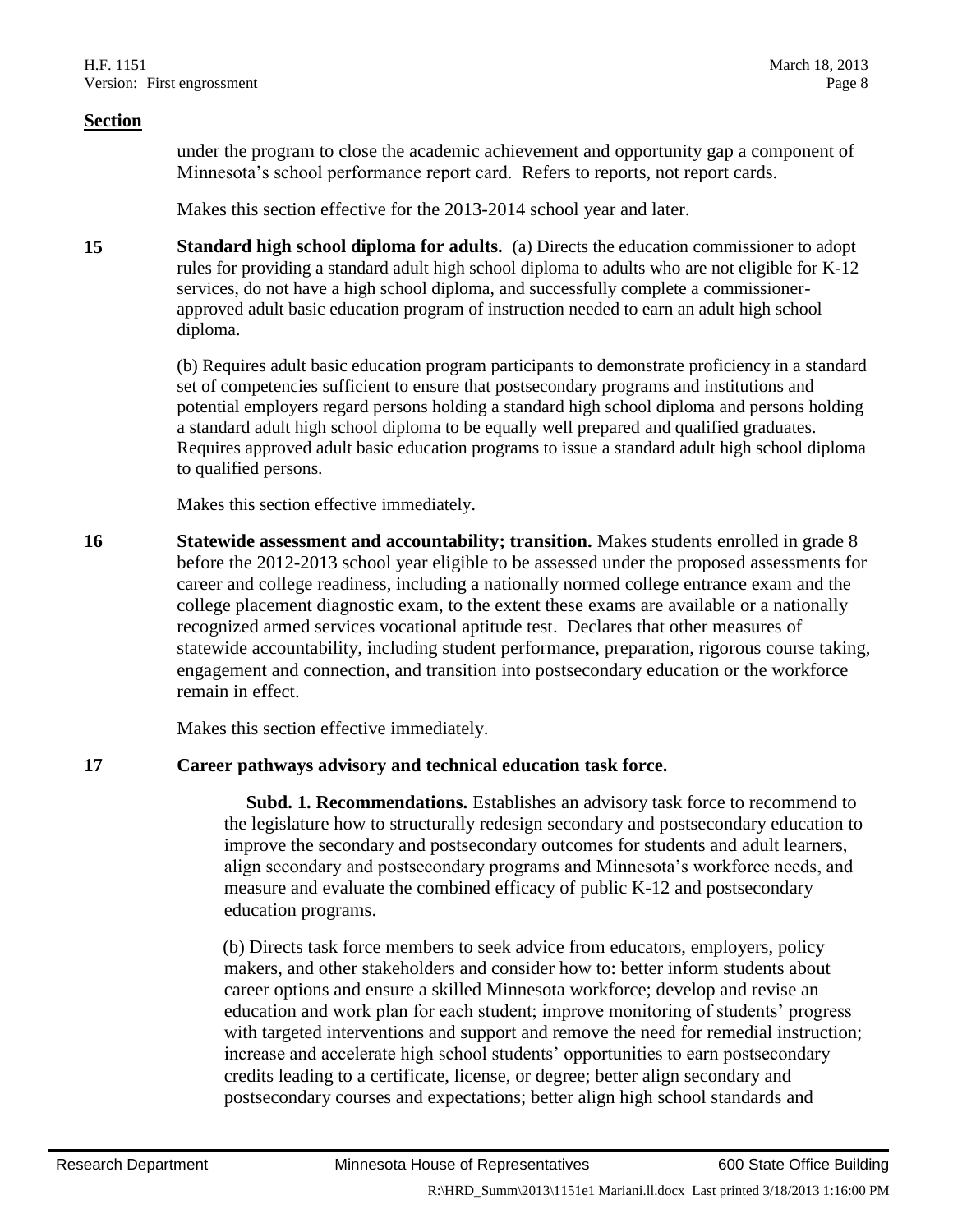assessments, postsecondary readiness measures and entrance requirements, and the expectations of Minnesota employers; increase postsecondary completion rates; and provide postsecondary graduates with the skills needed for civic engagement, ongoing employment, and continuous learning.

**Subd. 2. Task force membership and operation.** (a) Lists task force members. Directs the education commissioner, or the commissioner's designee, to convene the task force. Makes task force members ineligible for compensation or reimbursement for task force activities.

(b) Directs the education commissioner to provide technical assistance upon request.

(c) Directs the task force to submit its recommendations to the legislature by February 15, 2014.

Makes this section effective immediately.

**18 Standard adult high school diploma advisory task force.** (a) Directs the education commissioner to appoint a nine-member advisory task force to recommend programmatic requirements for adult basic education programs leading to a standard adult high school diploma.

> (b) Directs the commissioner to appoint representatives from identified organizations with expertise in adult basic education and employment to the task force by July 1, 2013.

(c) Directs the commissioner to convene the task force. Prohibits task force members from receiving compensation or reimbursement for task force activities. Directs the commissioner to provide technical assistance to the task force upon request.

(d) Directs the task force by February 1, 2014 to submit to the commissioner its recommendations on providing a standard adult high school diploma to qualified persons. Directs the commissioner to consider these recommendations when adopting rules under section 1.

Makes this section immediately effective.

**19 Implementing differentiated graduation rates and exploring alternative routes to a standard diploma for at-risk and off-track students.** (a) Directs the education commissioner to consult with recognized and qualified experts and stakeholders on improving differentiated graduation rates and establishing alternative routes to a standard high school diploma for at-risk and off-track students. Directs the commissioner to consider and recommend to the legislature (1) research-based measures that demonstrate the academic success of and the costs to school districts, charter schools, and alternative program providers in improving the graduation outcomes of at-risk and off-track students and (2) state and local options for establishing alternative routes to a standard diploma, consistent with Minnesota's statewide educational accountability system and the statutes governing the graduation incentives program and other alternative programs. Directs the commissioner to also identify highly reliable variables that generate the summary data, including: who initiates and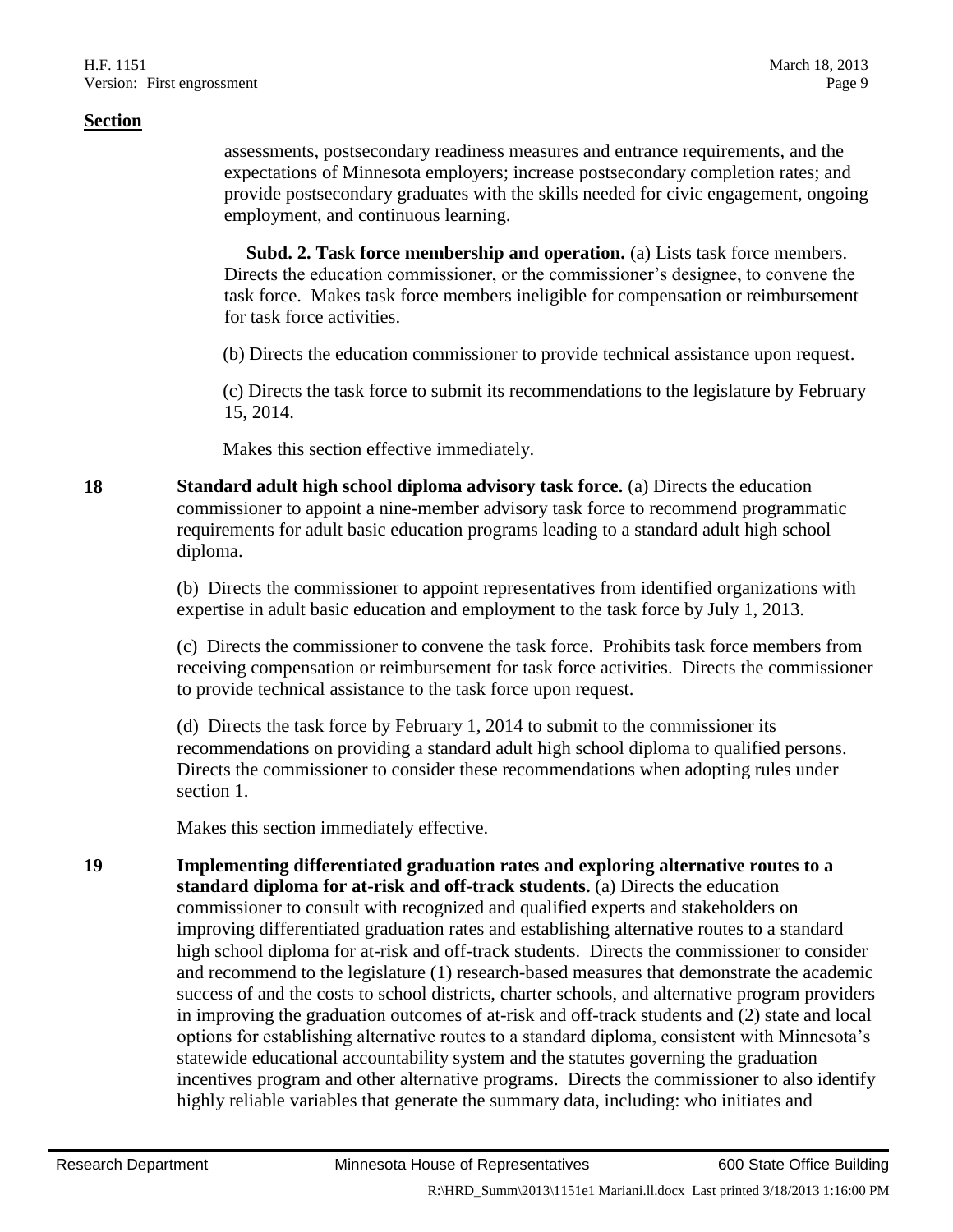approves a request for an alternative route; parameters for the alternative route process, including whether a student must first fail a state exam; the comparability of the academic and achievement criteria in the alternative and standard routes for a standard diploma.

(b) Directs the commissioner to consult with stakeholders from state-approved alternative programs, online programs, charter schools, school boards, teachers, metropolitan school districts, rural educators, university and college faculty, superintendents, principals, and the public.

(c) Directs the commissioner to submit recommendations by February 15, 2014, to the education committees of the legislature for:

- measuring and reporting differentiated graduation rates for at-risk and off-track students and the success and costs that school districts, charter schools, and alternative program providers experience in identifying and serving at-risk and offtrack students; and
- establishing alternative routes to a standard diploma.

Makes this section effective immediately and applicable to school performance reports beginning July 1, 2015.

- **20 Appropriations.** Appropriates unspecified sums in fiscal years 2014 and 2015 to the education department for career and college ready assessments, computer adaptive tests, the request for proposal for assessments, and the career pathways and technical education advisory task force.
- **21 Revisor's instruction.** Directs the revisor to make certain technical changes.
- **22 Repealer.** (a) Repeals rules governing K-12 English language arts standards made obsolete by the revised English language arts standards adopted in 2012.

(b) Repeals rule requirements related to the state reading, math, and writing GRAD tests.

Makes this section effective immediately.

#### **Article 2: Educators**

**1 License and rules.** (b) Directs the Board of Teaching to adopt rules requiring a teacher candidate until September 1, 2014, to pass a basic skills reading, writing, and math test as a condition of licensure. Allows the board to issue up to three temporary one-year teaching licenses to an otherwise qualified candidate who has not passed the skills exam.

> (n) Directs the Board of Teaching to adopt rules requiring teachers who are renewing their teaching license to acquire a more in-depth understanding of topics related to the warning signs of and accommodations for mental illness in children and adolescents.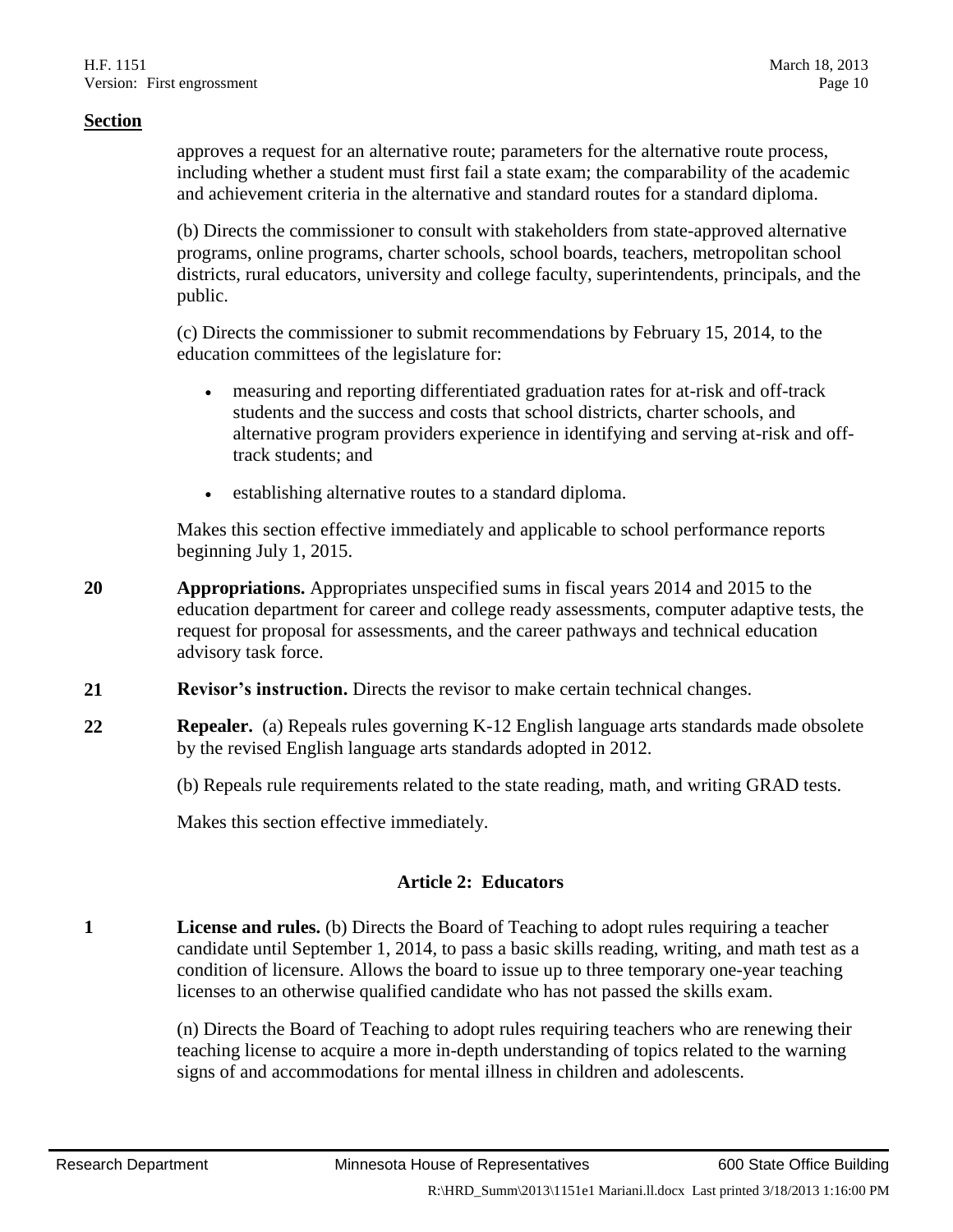Makes paragraph (b) effective immediately. Makes paragraph (n) effective August 1, 2014.

**2 Licensing.** (b) Directs the Board of School Administrators to issue a special education director's license to a qualified candidate licensed as a school psychologist, school speech and language pathologist, or school social worker who has experience in public schools working with children with disabilities, their families, and licensed special education teachers, regardless of whether the candidate has teaching experience or a teaching license.

Makes this section effective immediately.

**3 Teacher and support personnel qualifications.** (b) Until September 1, 2014, requires teacher candidates to pass a basic skills reading, writing, and math test as a condition of receiving a teaching license. Allows the Board of Teaching to issue up to three temporary, one-year teaching licenses to a qualified teacher candidate who has not passed the basic skills exam at the time the person successfully completes a teacher preparation program. Allows school districts to provide remedial assistance to those person who did not pass the basic skills exam, including persons for whom English is a second language and persons who completed their teacher preparation program outside Minnesota, and are teaching under a temporary license.

> (c) Allows the Board of Teaching to renew a temporary license if the school district employing the licensee requests that the licensee continue to teach in the district under a temporary license.

(f) Declares that beginning September 1, 2014, teacher candidates are not required to pass a basic skills exam in reading, writing, and math as a condition of receiving a teaching license.

Makes the section, except paragraph (f), effective immediately; makes paragraph (f) effective beginning September 1, 2014.

**4 Applicants licensed in other states.** (f) Until September 1, 2014, requires an applicant for a Minnesota teaching license who completed a teacher preparation program outside Minnesota to pass a basic skills exam in reading, writing, and math before the Board of Teaching issues the applicant a Minnesota teaching license. Allows the board to issue up to three temporary, one-year teaching licenses to an otherwise qualified out-of-state applicant who has not passed the basic skills exam and allows the board to renew the license if the school district employing the applicant requests that the applicant continue to teach for the district under a temporary license. Declares that beginning September 1, 2014, otherwise qualified out-ofstate applicants are not required to pass a basic skills exam in reading, writing, and math as a condition of receiving a Minnesota teaching license.

Makes this section effective immediately.

**5 K-12 license to teach deaf and hard-of-hearing students.** (b) Requires K-12 teachers licensed to teach deaf and hard-of-hearing students to complete 30 continuing education clock hours on hearing loss topics as a condition of renewing their teaching license.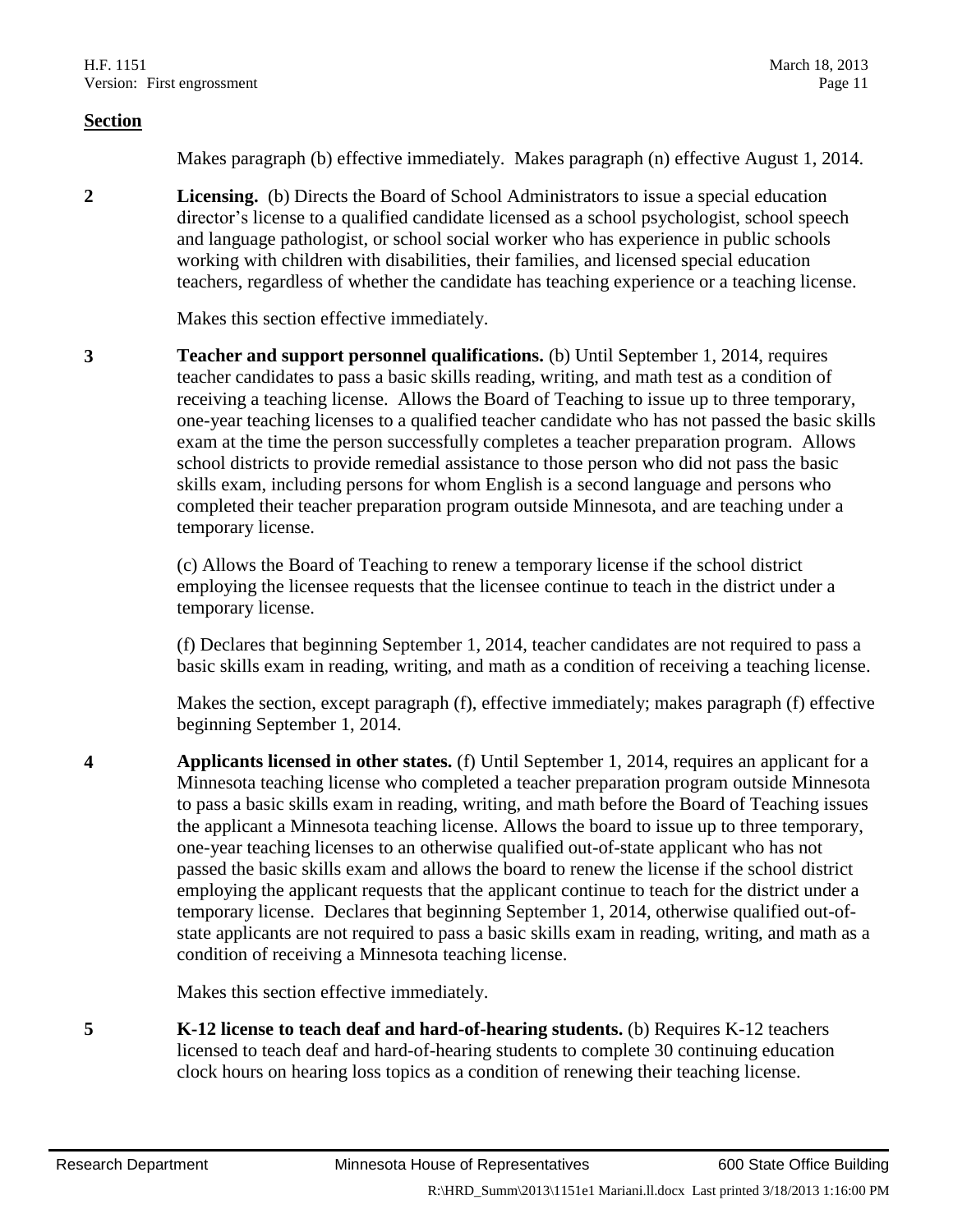Makes this section effective August 1, 2013.

**6 Notice of nonrenewal; opportunity to respond.** Prohibits a school board from declining to renew a coach's contract based solely on the existence of parent complaints.

Makes this section effective immediately.

**7 Teacher licensure advisory task force.** (a) Establishes an advisory task force to make recommendations to the Board of Teaching, the education commissioner, and the legislature on requirements for: teacher candidates to demonstrate mastery of basic skills in reading, writing, and math; and an alternative licensure pathway for nonnative English speakers seeking licensure to teach in a language immersion program.

> (b) Requires task force recommendations to encompass certain criteria: assessment content must be relevant to a teacher's licensure area; the scope of assessment content must correspond to school curriculum; the scope of assessment content must be publicly available and readily accessible on the website of the Board of Teaching and teacher preparation programs and institutions; the Board of Teaching and teacher preparation programs and institutions must make available a written review of the scope of content, upon request and without charge; if applicable, the board of teaching and teacher preparation programs and institutions must make available longitudinal summary data on the passing rates of teacher candidates taking a basic skills exam; evidence showing assessment content is not culturally biased; the board of teaching and teacher preparation programs and institutions must appropriately accommodate teacher candidates with documented disabilities; and, if applicable give timely feedback to teacher candidates who do not pass a basic skills exam so they may target areas of deficiency for remediation.

> (c) Includes on the task force two members of the board of teaching; two representatives of the Minnesota Department of Education; two house members and two state senators; one rural elementary school principal and one urban secondary school principal; one elementary school teacher and one secondary school teacher appointed by Education Minnesota; one teacher preparation faculty member each from the University of Minnesota, the Minnesota State Colleges and Universities, and the Minnesota Private Colleges and Universities; one member of the nonpublic education council; and one charter schools representative.

(d) Directs the executive director of the Board of Teaching and the commissioner of education jointly to convene the task force by August 1, 2013. Makes task force members ineligible for compensation or reimbursement for expenses related to task force activities. Directs the executive director of the Board of Teaching and the education commissioner to provide technical assistance upon request.

(e) Directs the task force to submit written recommendations to the Board of Teaching, the education commissioner, and the legislature by February 1, 2014, on requirements for teacher applicants to demonstrate mastery of basic skills in reading, writing, and math and for an alternative licensure pathway for nonnative English speakers seeking licensure to teach in a language immersion program.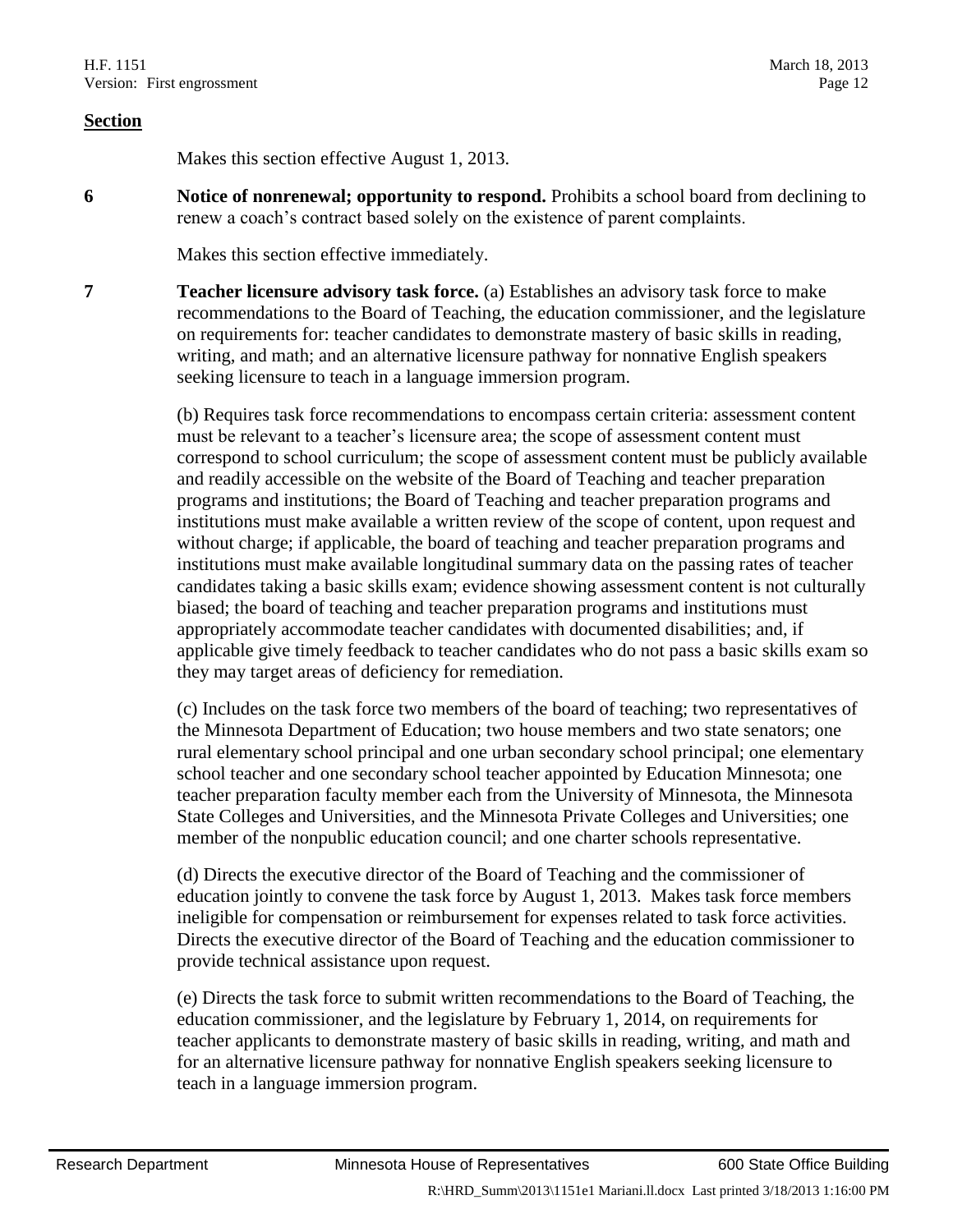Makes this section effective immediately.

#### **8 Student services personnel team staffing grants.**

 **Subd. 1. Grant program established.** Establishes a grant program to help school districts with large caseloads implicating student services personnel professions, including counseling, psychology, nursing, social work, and chemical dependency counseling.

 **Subd. 2. Definitions.** Defines "student services personnel team" to include a school counselor, psychologist, nurse, social worker, and chemical dependency counselor licensed by the board of teaching.

 **Subd. 3. Application.** Directs the education commissioner to develop the form and method for applying for the grants and the criteria for allocating the grants, giving priority to school districts where student services personnel teams do not exist, need to add specific positions to complete a team, are not funded through other sources, or have excessively large caseloads.

 **Subd. 4. Grant awards.** Requires each student services personnel team member to serve within the scope and practice of the profession. Requires grant recipients to use the grant award to lower professional caseloads to better serve K-12 students. Requires school districts receiving a grant to match the grant award with new money for the student services personnel team for a two-year period or repay the grant amount to the education department.

 **Subd. 5. Reports.** Requires grant recipients to annually report to the education commissioner by July 1 about the impact of the student services personnel team on students served by the team during the previous academic year. Directs the department to develop the report criteria.

**9 Appropriations.** Appropriates \$20,000,000 in fiscal year 2014 and \$20,000,000 in fiscal year 2015 from the general fund to the education department for student services personnel team staffing grants.

Makes any unexpended balance in the first fiscal year available in the second fiscal year.

#### **Article 3: School Programs and Operations**

**1 School calendar.** Strikes language prohibiting school districts from beginning the school year before Labor Day. Allows school districts to begin the school year before Labor Day but prohibits holding school on the Thursday and Friday immediately before Labor Day.

Makes this section effective for the 2013-2014 school year.

**2 Length of school year; hours of instruction.** Requires at least 165 days of instruction in school.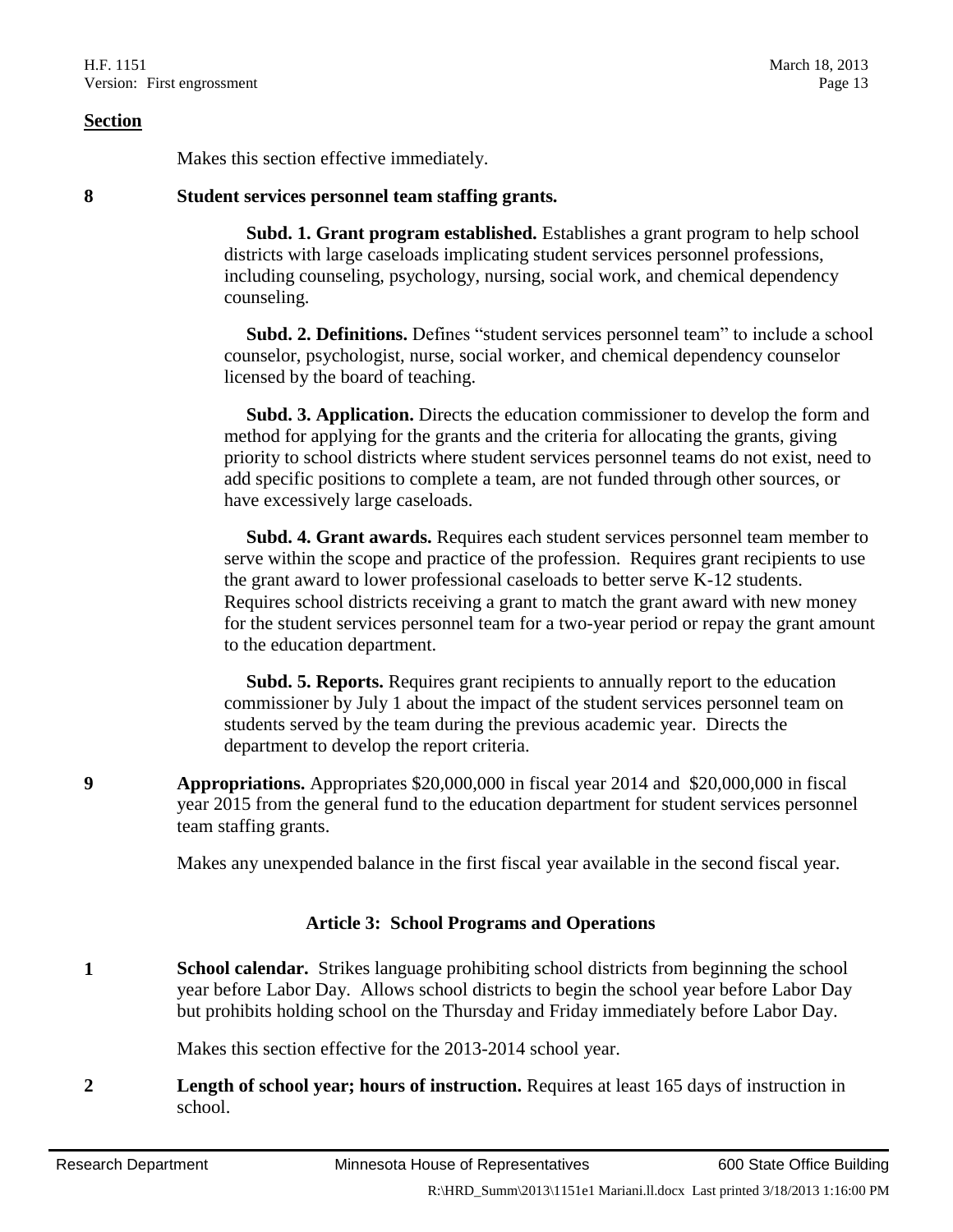**3 Exclusions.** Excludes epinephrine auto-injectors from the general requirements for administering drugs and medicines in school, which are: consistent with instructions on the label; and according to school board procedures developed in consultation with health care providers.

#### **4 Possession and use of epinephrine auto-injectors; model policy.**

 **Subd. 1. Definitions.** Defines "administer," "epinephrine auto-injector," and "school," which includes public schools and nonpublic schools subject to the federal Americans with Disabilities Act and excludes home schools, for purposes of this section.

 **Subd. 2. Plan for use of epinephrine auto-injectors.** (a) Requires an annual plan for a student-prescribed epinephrine auto-injectors to allow the student to possess or have immediate access to epinephrine auto-injectors in school.

(b) Encourages nonpublic schools not subject to the federal Americans with Disabilities Act to develop a similar plan for students requiring epinephrine autoinjectors.

(d) Allows the model policy to require an assessment of a student's ability to safely possess epinephrine auto-injectors, accommodate students' need to possess or have immediate access to epinephrine auto-injectors, and ensure that epinephrine autoinjectors are properly labeled.

(e) Makes a technical change.

#### **5 Life-threatening allergies in schools; guidelines; stock supply of epinephrine autoinjectors; emergency administration.**

 **Subd. 1. Districts and schools permitted to maintain supply.** (a) Allows districts and schools to maintain and administer epinephrine auto-injectors, consistent with this section.

(b) Clarifies that "district" includes a school district and a school site or facility within the district and "school" means charter school.

 **Subd. 2. Use of supply.** (a) Allows qualified and designated personnel to administer an epinephrine auto-injector to students and other individuals, with or with out a prescription, on school grounds or at a school-sponsored event if the person administering the epinephrine auto-injector believes in good faith that the student or other individual is experiencing anaphylaxis.

(b) Declares that administering an epinephrine auto-injector is not practicing medicine.

 **Subd. 3. Arrangements with manufacturers.** Allows contracts with makers and suppliers of epinephrine auto-injectors and allows third parties, other than a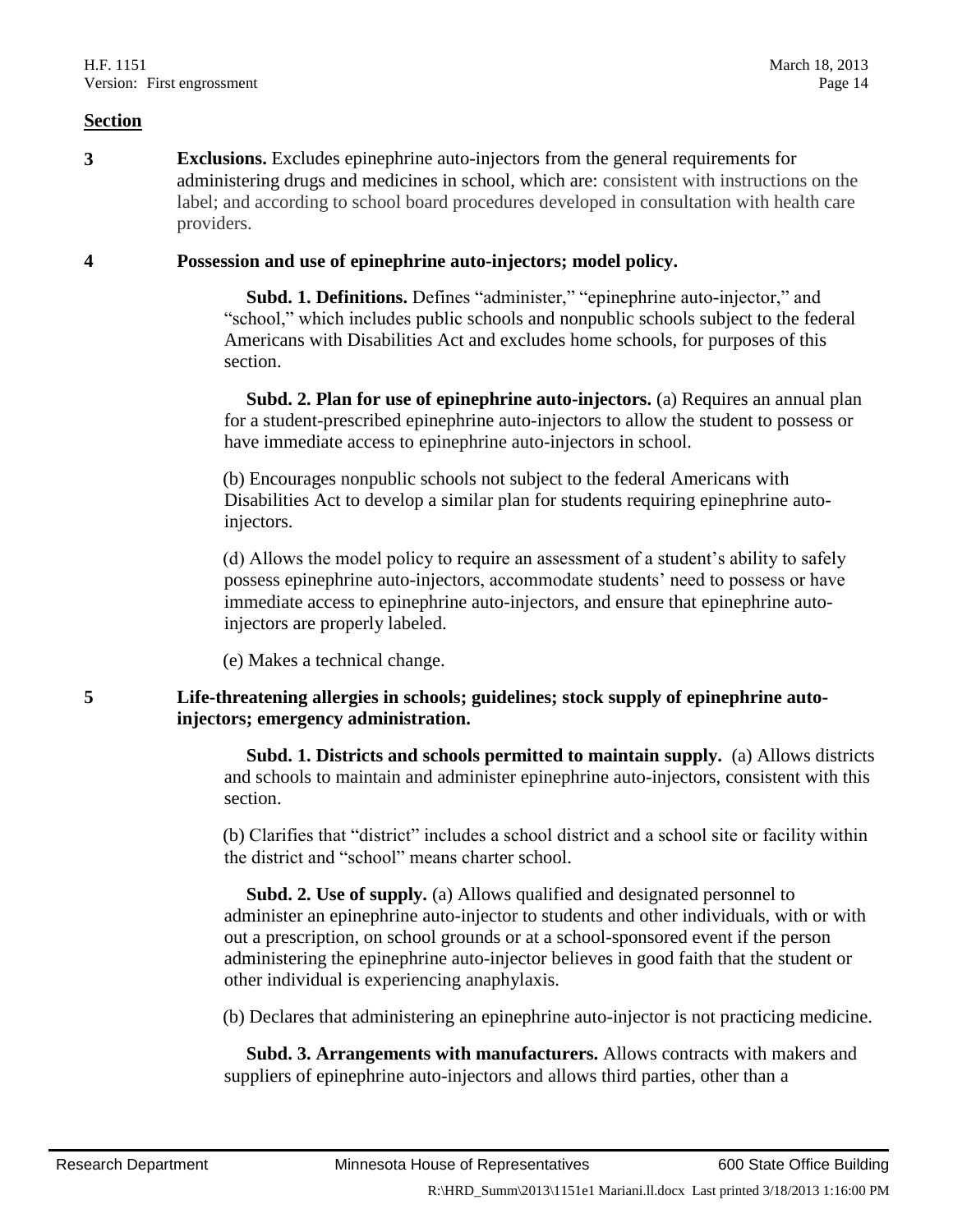manufacturer or supplier, to pay for the costs of epinephrine auto-injectors intended for schools.

 **Subd. 4. District and school policies required for epinephrine auto-injectors.** Directs districts and schools administering epinephrine auto-injectors under this section to develop and post on the school Web site or otherwise publicize guidelines and implementation plans that include education and training and procedures for identifying and responding to anaphylaxis. Requires districts and schools to consider model rules and consult with interested community members when developing the guidelines, which must require a call to emergency medical services and informing the parent or emergency contact when a school epinephrine auto-injector is used. Requires districts and schools to maintain a record of the use of epinephrine autoinjectors.

- **6 PSEO pupils.** Allows school districts to use general education funds to transport PSEO students.
- **7 Definitions.** (b) For purposes of calculating the cost to a school district of providing transportation to children with disabilities and computing special education initial aid, allows a school district to transport a child who does not have a school of origin to the same school attended by that child's sibling if the siblings are homeless.

Makes this section effective July 1, 2013.

- **8 Establishment of flexible learning year program.** Allows a consortium of school districts to jointly apply to the commissioner to operate a flexible learning year program.
- **9 English learner.** Allows use of appropriate assessment instruments aligned to state standards for English language development to measure a pupil's emerging academic English. Allows students defined as "English learners" who are not yet proficient in English to generate English language learning aid for seven years instead of five years.

Makes this section effective for revenue for fiscal year 2014 and later.

- **10 General requirements for programs.** Requires a district's educational program for English learners to include program entrance criteria. Requires the program exit criteria to be equivalent to the emerging academic English measures on state assessments for English language development.
- **11 Community involvement.** Directs the commissioner annually to gather information on the status of American Indian education in Minnesota. Requires the commissioner to submit the information to Minnesota's American Indian tribes for review and comment.
- **12 Consultation with the tribal nations education committee.** (a) Directs the commissioner to consult with the tribal nations education committee on all issues relating to American Indian education.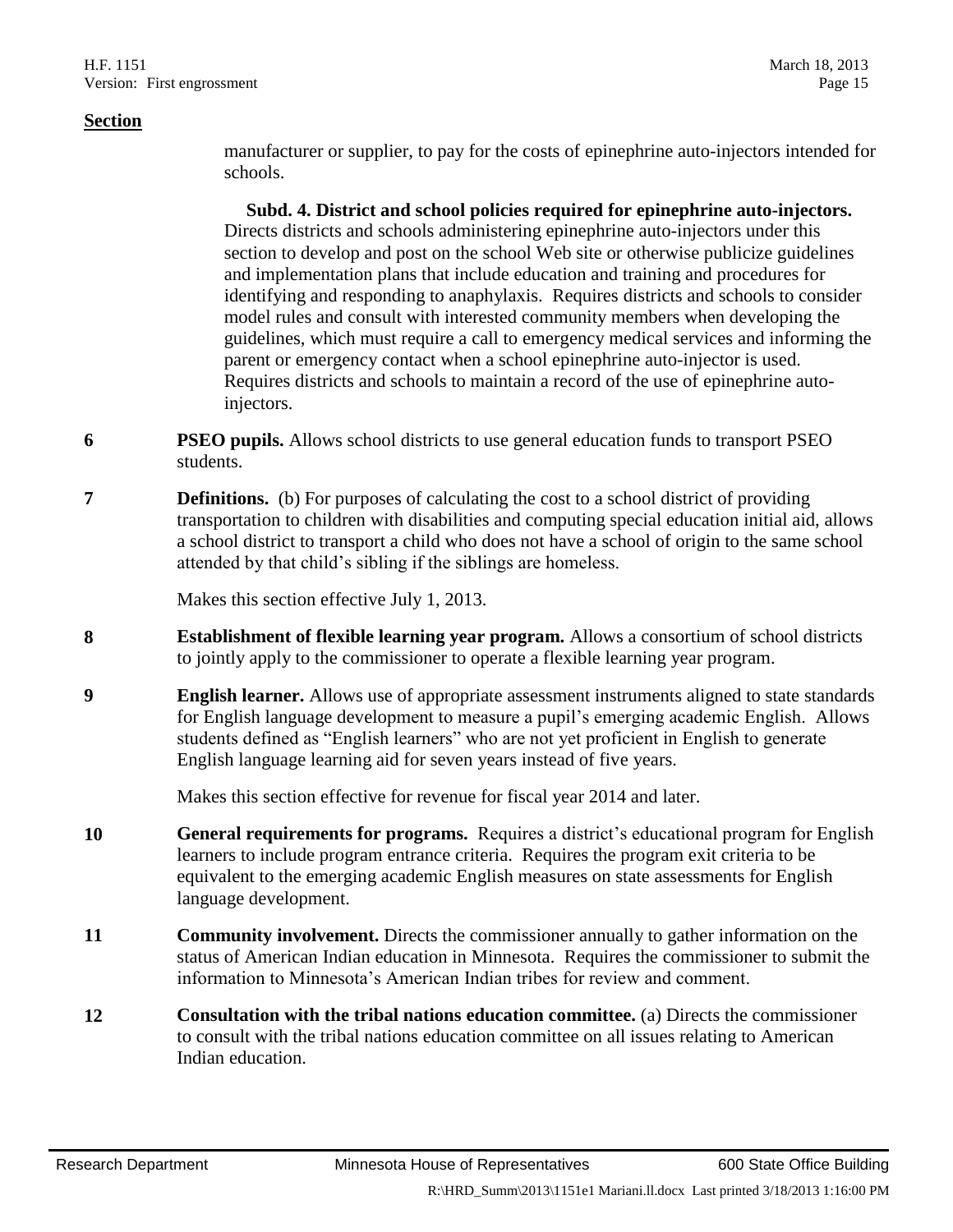(b) Declares that membership in the tribal nations education committee is solely at the committee's discretion.

**13 Indian education director.** Requires the commissioner to appoint an Indian education director to serve as a liaison, evaluate American Indian education in Minnesota, engage the American Indian community, advise the commissioner on American Indian education issues, and keep the American Indian community informed by reporting to the committee.

#### **14 Achievement and integration for Minnesota.**

 **Subd. 1. Program to close the academic achievement and opportunity gap.**  Establishes a program to promote diversity, pursue racial and economic integration, and increase student academic achievement and equitable educational opportunities in Minnesota public schools. Requires the program to serve students from diverse backgrounds and locations. Allows eligible school districts to use achievement and integration revenue to pursue racial and economic integration in schools through (1) in-school educational practices and integrated learning environments and (2) policies, curricula, and advocates to support these practices and environments, which must promote increased student academic achievement, cultural fluency, graduation and educational attainment rates, and parent involvement.

 **Subd. 2. Plan components.** (a) Directs the school board of each eligible school district to develop and implement a long-term plan using collaborative structures and systems, in-school strategies, inclusive best educational practices, and partnerships with higher education institutions and industries. Provides examples of plan components including innovative and integrated preK-12 learning environments that offer enrollment choices, family engagement initiatives, professional development opportunities, increased programmatic opportunities focused on rigor and college and career readiness for underserved students, and recruitment and retention of teachers and administrators with diverse backgrounds. Requires the plan to specify district and school goals for reducing the disparity in academic achievement among all racial and ethnic categories of students and promoting racial and economic integration over time.

(b) Requires an eligible district to implement a cost-effective, research-based intervention that includes formative assessment practices to reduce the disparity in student academic achievement between the highest and lowest performing racial and ethnic categories of students as measured by students' proficiency on state reading and math assessments.

(c) Requires eligible districts to collaborate in creating efficiencies and eliminating duplication of programs and services under this section, which may include forming a single, seven-county metropolitan areawide partnership of school districts.

 **Subd. 3. Biennial progress; budget process.** (a) As a condition of receiving achievement and integration revenue, requires the school board of an eligible district to hold at least one formal hearing by March 1 in the year preceding the current biennium to report to the public its progress in realizing the goals identified in its plan. Requires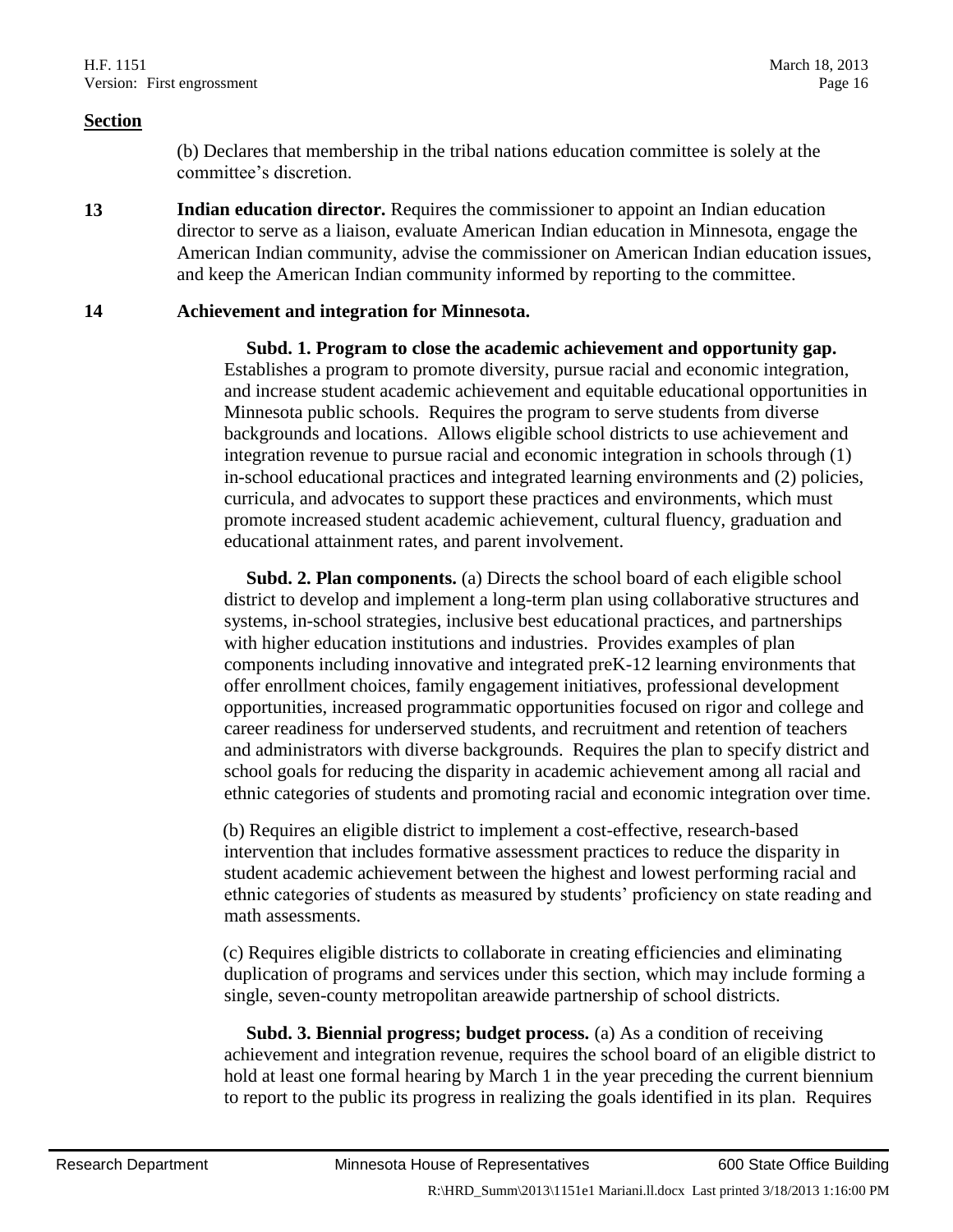the school board to provide the public with longitudinal data showing district and school progress in reducing the disparity in academic achievement among all racial and ethnic categories of students and in promoting racial and economic integration. At least 30 days before the formal hearing, requires the board to post on the district Web site longitudinal data on district and school progress in reducing disparities in students' academic achievement. Also requires the district to submit to the education commissioner by March 1 in the year preceding the current biennium a detailed biennial budget for continuing to implement its plan; requires the commissioner to review and approve or disapprove the plan by June 1 in that same year.

(b) Lists six measures districts may use to comply with the requirement for longitudinal data, including the number of world language proficiency or high achievement certificates, student growth and progress toward proficiency in reading or math, adequate yearly progress, preparation for postsecondary academic and career opportunities, completion of rigorous course work, or school safety and student engagement and connection at school.

 **Subd. 4. Evaluation.** Directs the education commissioner to evaluate the efficacy of district plans in reducing the disparity in academic achievement among all racial and ethnic categories of students and report the commissioner's findings to the legislature by February 1 every fourth year beginning February 1, 2017.

Makes this section effective for fiscal year 2014 and later.

#### **15 Achievement and integration revenue.**

 **Subd. 1. Eligibility.** Makes school district eligibility for achievement and integration revenue contingent upon the district having a commissioner-approved biennial achievement and integration plan.

 **Subd. 2. Achievement and integration revenue.** (a) Establishes an achievement and integration revenue formula equal to the sum of (1) an unspecified amount per pupil unit plus (2) an unspecified amount times the district's pupil units for that year times the ratio of the district's enrollment of protected students to the district's total student enrollment for the previous school year.

(b) Transfers .02 percent of a district's achievement and integration revenue to the education department for oversight and accountability activities.

(c) Reduces by an unspecified percent the revenue of a district that does not meet its achievement goals.

(d) Proportionally reallocates any revenue saved under paragraph (c) to those districts meeting their achievement goals.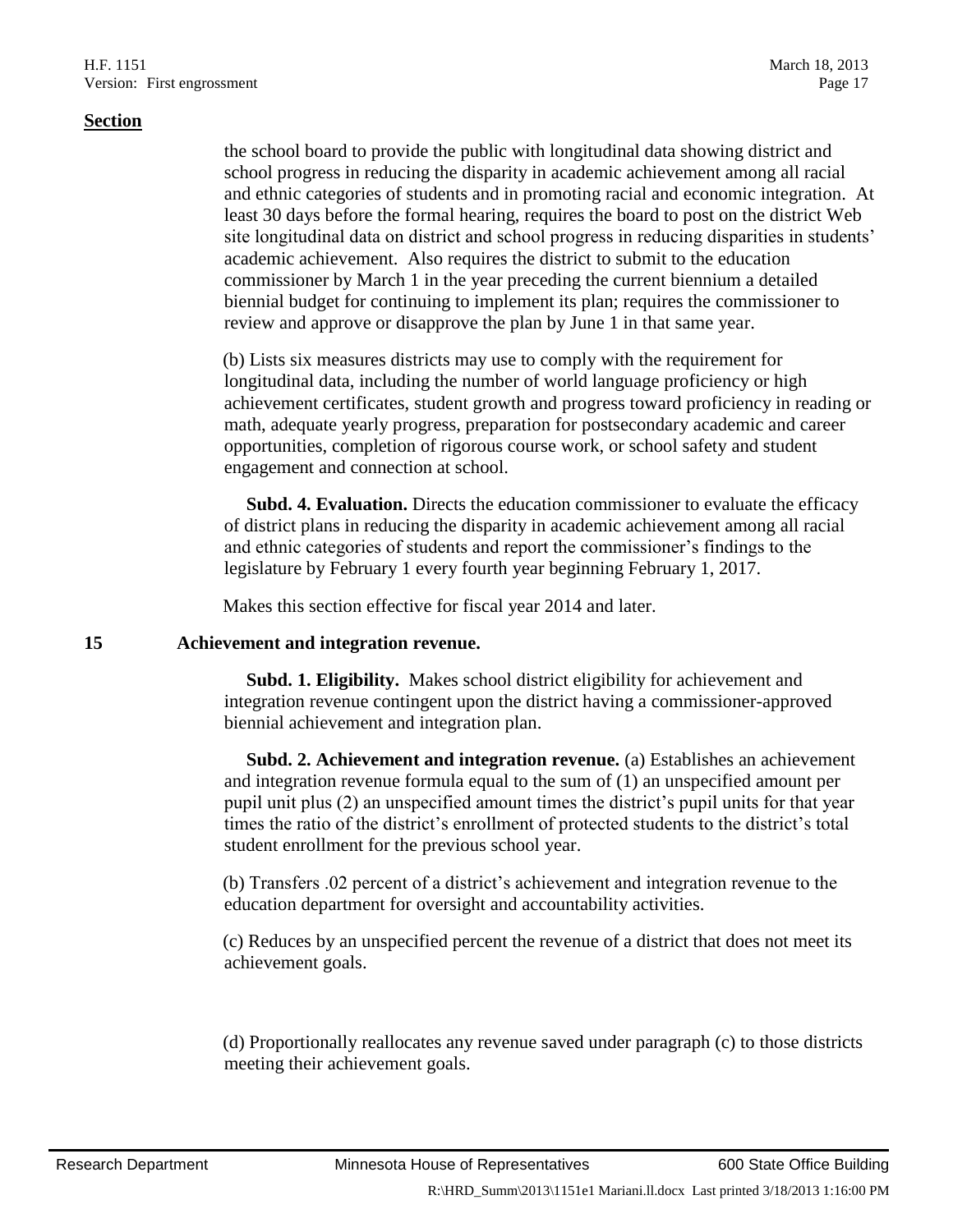**Subd. 3. Achievement and integration aid.** Declares that a district's achievement and integration aid equals 70 percent of its achievement and integration revenue.

 **Subd. 4. Achievement and integration levy.** Declares that a district's achievement and integration levy equals the difference between its achievement and integration revenue and its achievement and integration aid.

 **Subd. 5. Incentive revenue.** Establishes an unspecified amount per pupil unit as a district's maximum incentive revenue. In order to receive this revenue, requires a district to have implemented a voluntary plan to reduce racial enrollment disparities through intradistrict and interdistrict activities that are part of a commissionerapproved district plan.

 **Subd. 6. Revenue reserved.** Reserves and allows achievement and integration revenue to be used only for programs under subdivision 7.

 **Subd. 7. Revenue uses.** Requires at least 80 percent of achievement and integration revenue to be used for innovative and integrated learning environments, family engagement activities, and other approved programs directing serving students. Allows up to 20 percent of this revenue to be used for professional and staff development activities; does not allow more than 10 percent of the revenue to be used for administrative expenditures.

Makes this section effective for fiscal year 2014 and later.

- **16 Uses of total operating capital revenue.** Allows school districts to use total operating capital revenue for computer hardware and software but not for annual licensing fees.
- **17 Transfer of lands; Red Lake school district.**

 **Subd. 1. Conveyance.** Authorizes a land transfer from the Red Lake school district to the Red Lake Band of Chippewa Indians.

 **Subd. 2. Land description.** Describes the land parcels being conveyed. Reserves the mineral rights to the parcels in trust for the Red Lake Band of Chippewa Indians.

- **18 Appropriations.** Appropriates unspecified general fund sums in fiscal year 2014 and in fiscal year 2015 for achievement and integration aid.
- **19 Revisor's instruction.** Directs the revisor to change statutory references to state library services and to make corresponding technical changes.

#### **Article 4: Charter Schools**

#### **1 Charter schools.**

**Subd. 1. Purposes.** Makes improving learning and student achievement the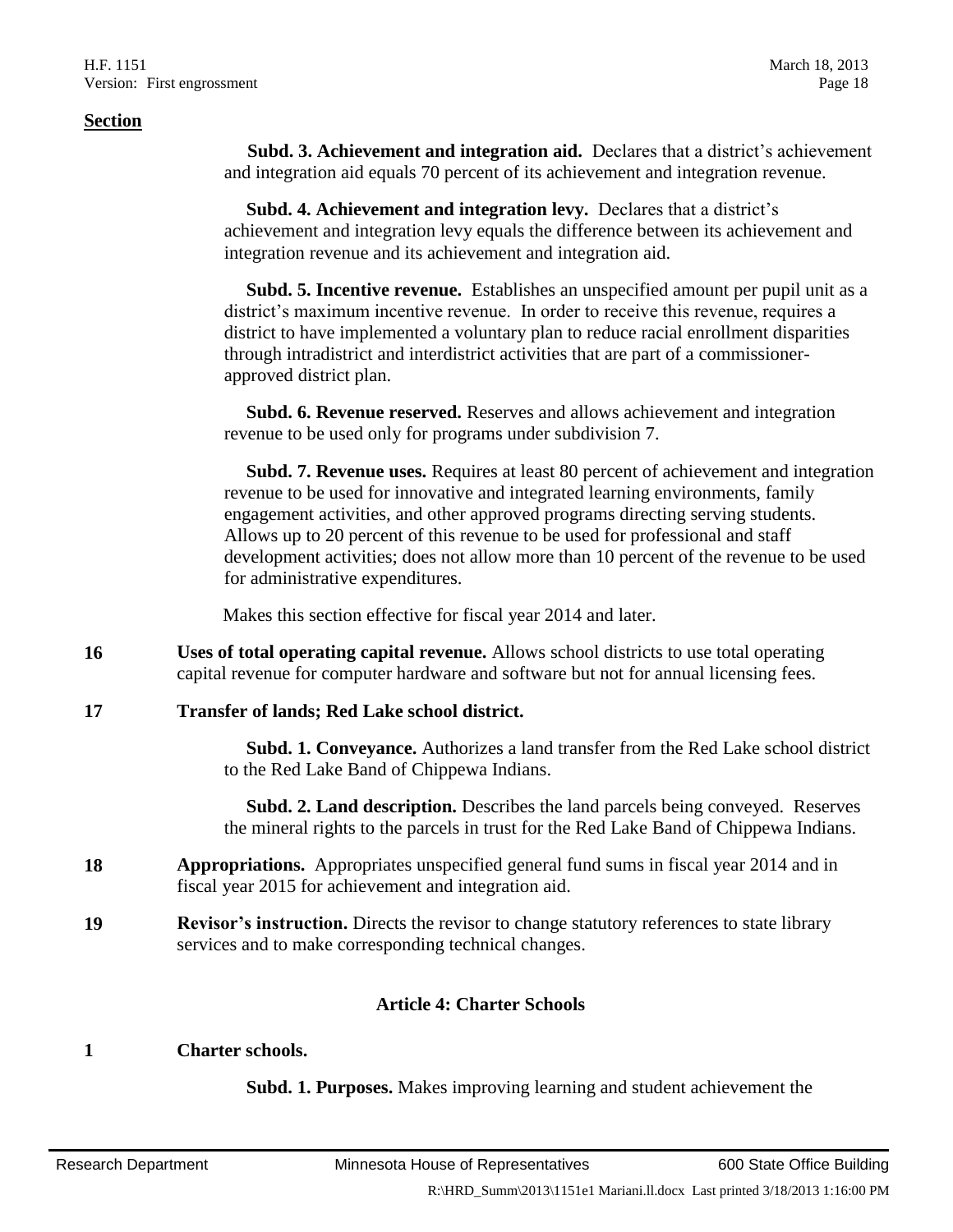primary purpose of a charter school.

**Subd. 3. Authorizer.** Makes technical changes.

**Subd. 4. Formation of school.** Clarifies and makes technical changes.

(d) Makes members of a charter school board of directors eligible to vote in an election of members of the charter school board of directors. Makes board of directors committee meetings open to the public.

(f) Requires charter school board members to attend annual training. Makes a new board member who does not receive initial board training within six months of being seated on the board and does not complete the initial training within 12 months of being seated automatically ineligible to continue board service.

(g) Includes on the charter school board of directors at least one licensed teacher employed as a teacher at the charter school, one parent of an enrolled student who is not a charter school employee, and at least one community member who is a Minnesota resident. Allows the board to have a majority of teachers, parents, or community members or to have no clear majority. Allows only teachers employed at the school to serve on the board as the teacher representative. Allows a board to change its governance structure only by a majority vote of the board of directors and a majority vote of the licensed teachers teaching at the school. Makes technical changes.

(i) Precludes an authorizer from making the granting or renewing of a charter school contract contingent on a charter school leasing school facilities from the authorizer or entering into a contract in which the authorizer has a financial interest. Requires a charter school to document the open bidding process it used when contracting with an authorizer. Requires the authorizer to demonstrate that the terms of its bid were competitive and that the same terms are available to schools the authorizer does not authorize.

 **Subd. 4a. Conflict of interest.** Exempts teachers employed at a charter school who serve on the charter school board of directors from conflict of interest provisions related to teachers' compensation. Prohibits an individual from serving as a member of a charter school board of directors if the individual's partner is a full or part owner or principal with a for-profit or nonprofit entity or independent contractor with whom the charter school contracts. Prohibits an individual from serving as a board member if an immediate family member is a school employee or is an individual with whom the school contracts.

**Subd. 6. Charter contract.** Clarifies and makes technical and conforming changes.

 **Subd. 6a. Audit report.** (b) Requires charter schools to include supplemental information in the charter school audit report.

(c) Requires a charter school independent audit to include audited financial data of an affiliated building corporation.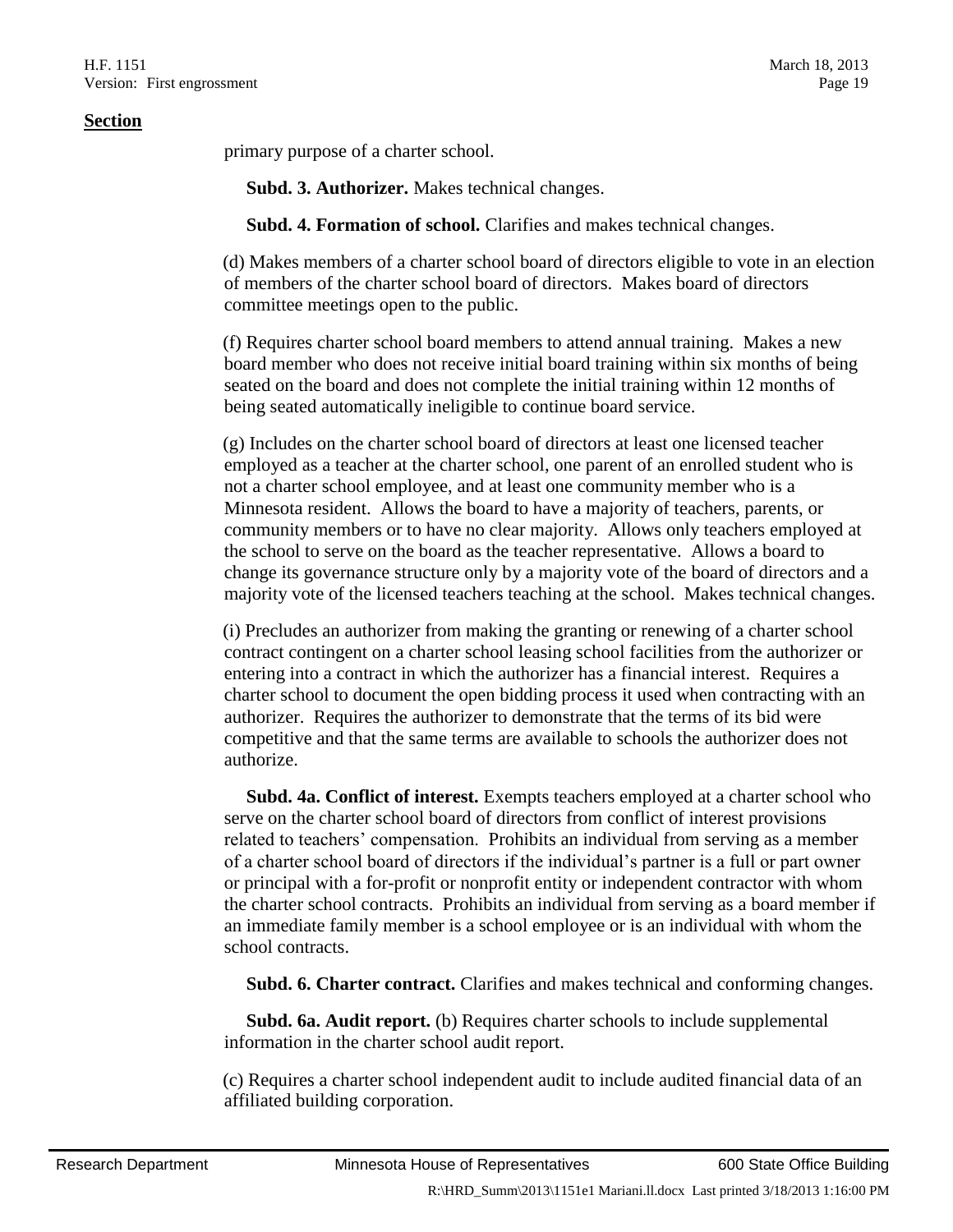**Subd. 8. Federal, state, and local requirements.** (j) Makes a technical change.

(s) Makes charter schools subject to state truancy laws.

**Subd. 9. Admission requirements.** (b) Requires a charter school to publish its lottery admissions process on its Web site.

(d) Limits kindergarten enrollment to students who are at least 5 years old on September 1 in that calendar year and limits first grade enrollment to students who are at least 6 years old on September 1 in that calendar year or have completed kindergarten. Allows a charter school to enroll students earlier according to prescribed enrollment procedures if notice is published on the charter school Web site.

(e) Makes a conforming change.

 **Subd. 11. Employment and other operating matters.** (c) Directs the board of directors to decide policy matters, including programming and personnel issues. Directs the board to adopt a policy on nepotism in employment. Directs the board to adopt personnel evaluation policies and practices that meet specified criteria.

 **Subd. 14. Annual public reports.** (a) Requires a charter school to post its annual report on the charter school Web site. Strikes a requirement that a charter school submit its annual report to the education commissioner.

 **Subd. 15. Review and comment.** (b) Clarifies what annual fees an authorizer may assess. Makes technical and conforming changes.

(f) Requires a charter school to annually submit to the commissioner a statement of income as well as expenditures.

 **Subd. 17. Leased space.** Allows a charter school to lease space from a school board without regard to whether the school board is eligible to be a charter school authorizer.

 **Subd. 17a. Affiliated nonprofit building corporation.** (a) Requires an authorizer to submit an affidavit to the commissioner before a charter school may organize an affiliated nonprofit building corporation to expand an existing building.

 **Subd. 17b. Positive review and comment.** Makes a technical change; adds a subdivision.

 **Subd. 19. Disseminate information.** Strikes a requirement for charter school operators to disseminate information about forming and operating a charter school.

 **Subd. 23. Causes for nonrenewal or termination of charter school contracts.** (b) Allows a charter school contract to be terminated or not renewed for failing to demonstrate satisfactory academic achievement for all groups of students.

(c) Strikes language providing for a change in authorizers when the authorizer and the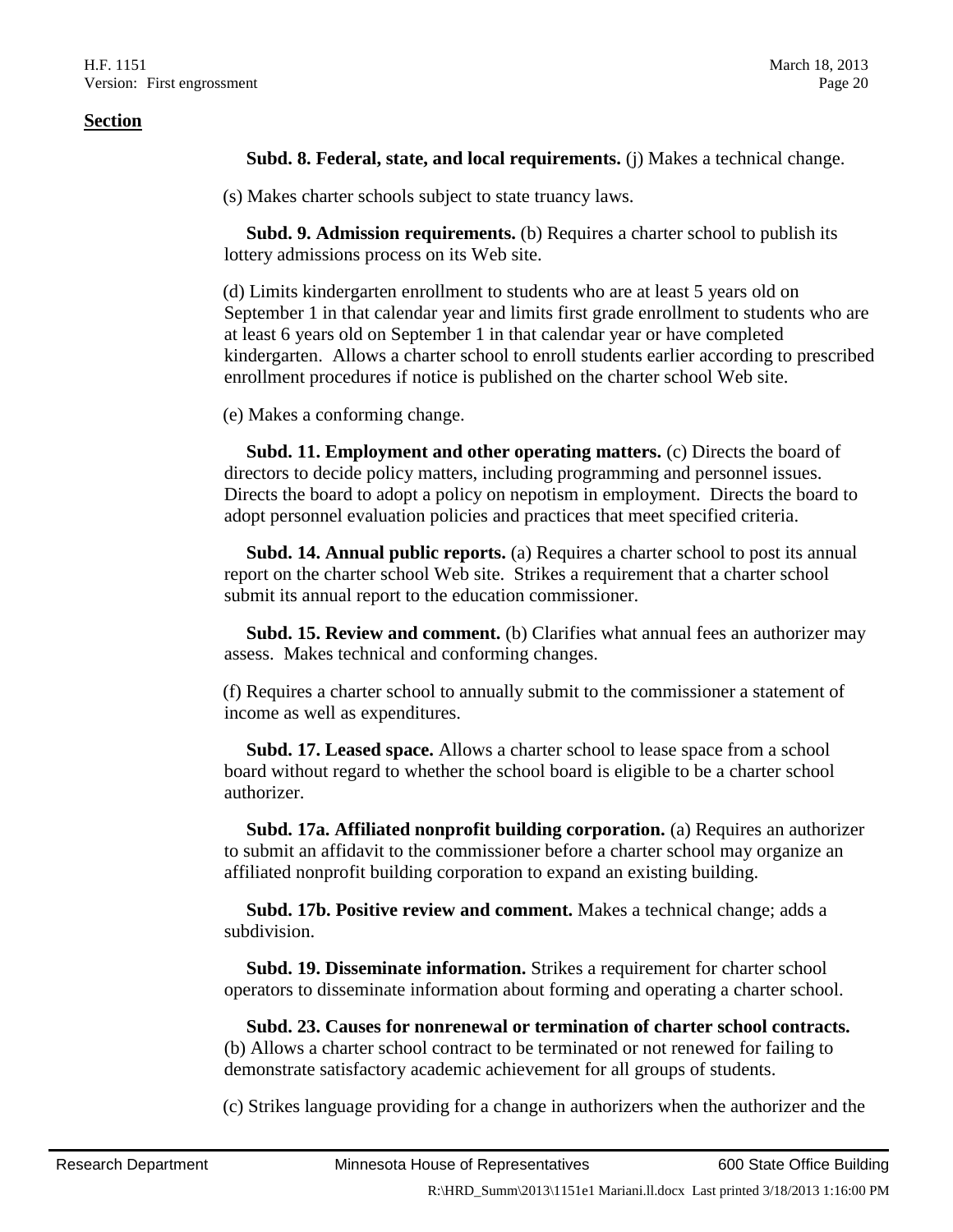board of directors of a charter school mutually agree to terminate or not renew a charter school contract. Establishes a process for changing authorizers when an authorizer and the charter school board of directors mutually agree to not renew a contract. Requires both parties to jointly submit a letter of intent to the commissioner. Requires the authorizer that is a party to the charter school contract to inform the proposed authorizer about the status of the charter school, including existing contractual obligations. Requires a proposed contract to identify and address outstanding obligations in the existing contract. Establishes a review and approval process. Requires a charter school to dissolve if no change in authorizer is approved.

 **Subd. 25. Extent of specific legal authority.** Strikes a requirement that a charter school submit a copy of its insurance policy or changes to that policy to the commissioner.

Makes this section effective immediately except subdivision 23 is effective July 1, 2013.

- **2 Continuing truant.** Clarifies state truancy laws as applied to charter schools.
- **3 Notice to parent or guardian when child is a continuing truant.** Clarifies state truancy laws as applied to charter schools.
- **4 Establishment.** Clarifies state truancy laws as applied to charter schools.
- **5 Establishment; referrals.** Clarifies state truancy laws as applied to charter schools.

#### **Article 5: Special Education**

- **1 Continuation dependent on federal law.** Makes technical changes to conform Minnesota Statutes with federal law governing IDEA, Part C.
- **2 Definitions.** (b) Provides examples of circumstances not within the definition of "emergency" for purposes of using restrictive procedures.

(c) Makes technical changes.

(f) Prohibits use of restrictive procedures to punish or otherwise discipline a child.

(g) Qualifies the definition of "seclusion" by identifying when an adult may bar a child from leaving a room.

Makes this section effective immediately.

#### **3 Standards for restrictive procedures.**

 **Subd. 1. Restrictive procedures plan.** (a) Requires schools intending to use restrictive procedures to make public a plan that: lists the procedures the school will use; describes the positive behavior strategies the school will use and provides links to mental health services; describes how the school will monitor and review use of these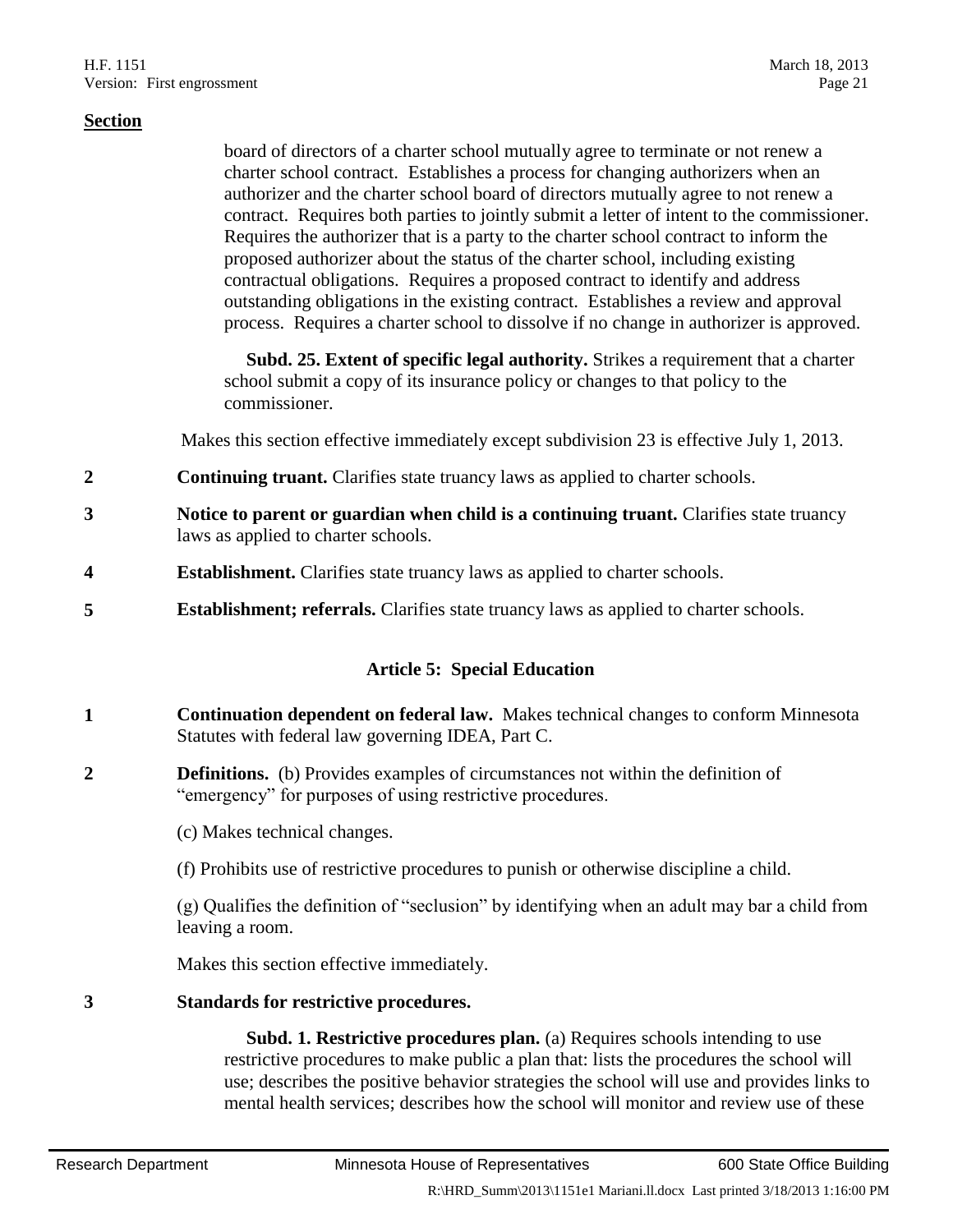procedures, including post-use debriefings and oversight by a committee undertaking a quarterly review of the use of the procedures; and describes and documents staff training.

(b) Requires schools to annually identify the membership of the oversight committee, which must include a mental health professional, a positive behavior strategies expert, and a general education and a special education administrator.

 **Subd. 2. Restrictive procedures.** (a) Allows a highly qualified paraprofessional to use restrictive procedure.

(c) Requires a district to hold an individualized education program team meeting: within 10 days after staff uses restrictive procedures on two separate school days within 30 calendar days or a pattern of use emerges and the child's individualized education program or behavior intervention plan does not provide for using restrictive procedures in an emergency; or at the request of a parent or the district after restrictive procedures are used. Requires the district to review use of restrictive procedures at a child's annual individualized education program meeting when the child's individualized education program provides for use of restrictive procedures in an emergency.

(d) Requires a child's individualized education program team to consult with professionals or other experts when existing interventions or supports are ineffective in reducing the use of restrictive procedures or the district uses restrictive procedures on a child on 10 or more school days during the same school year.

(e) Directs the team during an individualized education program meeting under paragraph (c) to review any medical information a parent voluntarily provides.

 **Subd. 3. Physical holding or seclusion.** (a) Imposes requirements on a school using physical holding or seclusion including prohibiting the school from using physical holding or seclusion to discipline a child. Allows a district to use prone restraints until August 2015. Strikes obsolete language.

(b) Requires stakeholders by March 1, 2014, to recommend to the education commissioner goals for reducing the use of restrictive procedures and directs the commissioner to report to the legislature on districts' progress in reducing use of restrictive procedures and recommendations for further reducing and eliminating use of these procedures. Strikes language requiring the department to develop a statewide plan. Directs the commissioner to consult with stakeholders when preparing the report. Strikes obsolete language. Requires districts to annually report to the department summary data on district use of restrictive procedures.

 **Subd. 5. Training for staff.** (a) Requires staff who use restrictive procedures, including highly qualified paraprofessionals, to receive training in standards for using these procedures only in an emergency, district policies and procedures for reporting and documenting use of restrictive procedures, and schoolwide programs on positive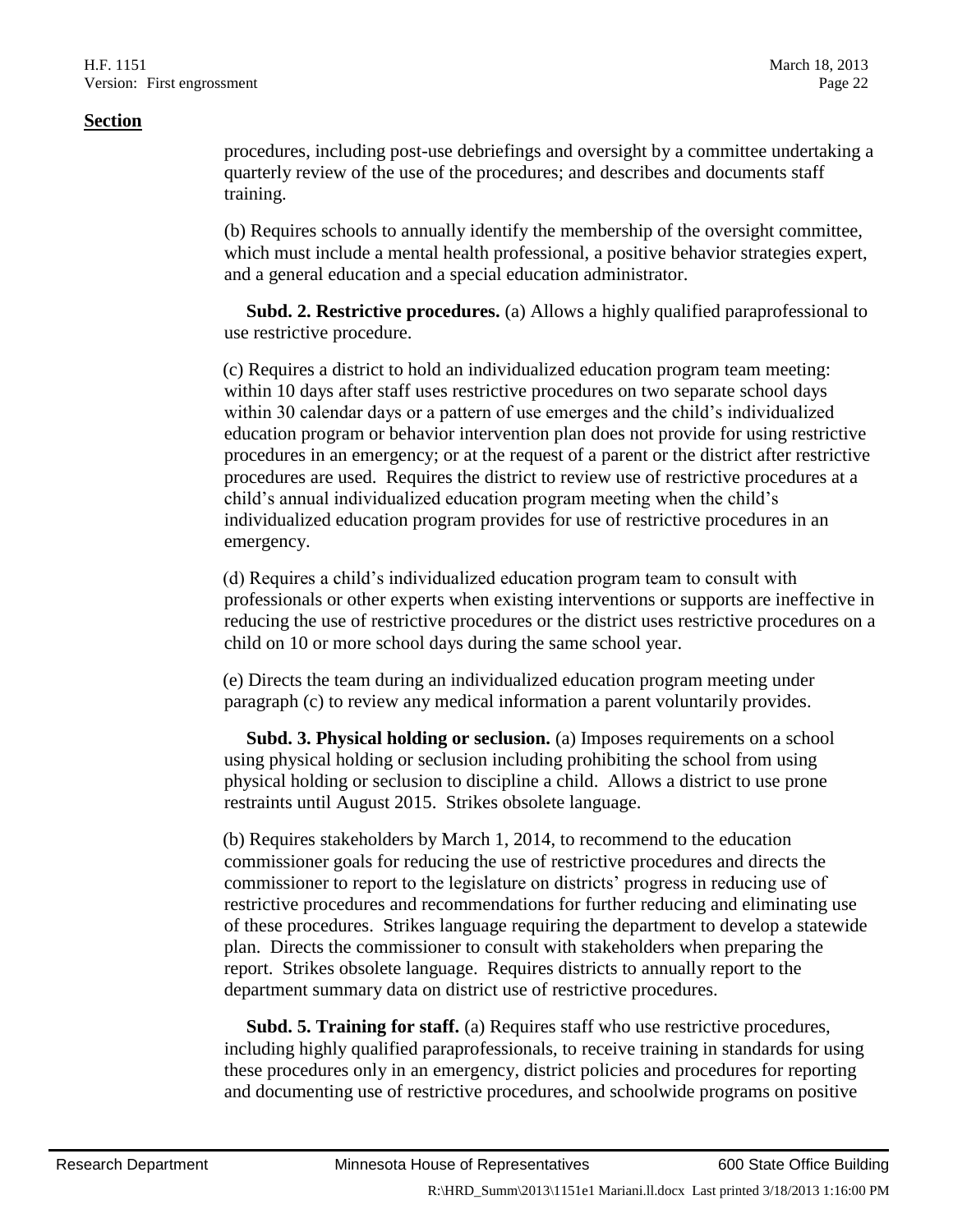| <b>Section</b> |                                                                                                                                                                                                                                                                                                                                                               |
|----------------|---------------------------------------------------------------------------------------------------------------------------------------------------------------------------------------------------------------------------------------------------------------------------------------------------------------------------------------------------------------|
|                | behavior strategies, among other training.                                                                                                                                                                                                                                                                                                                    |
|                | (b) Directs the commissioner to develop and maintain a list of experts to help<br>individualized education program teams reduce the use of restrictive procedures.                                                                                                                                                                                            |
|                | Makes this section effective immediately.                                                                                                                                                                                                                                                                                                                     |
| 4              | Eligibility for Part C. Makes technical changes to conform Minnesota Statutes with federal<br>law governing IDEA, Part C.                                                                                                                                                                                                                                     |
| 5              | Interagency child find systems. Makes technical changes to conform Minnesota Statutes<br>with federal law governing IDEA, Part C.                                                                                                                                                                                                                             |
| 6              | Parent. Makes technical changes to conform Minnesota Statutes with federal law governing<br>IDEA, Part C.                                                                                                                                                                                                                                                     |
| 7              | <b>State interagency coordinating council.</b> Makes technical changes to conform Minnesota<br>Statutes with federal law governing IDEA, Part C.                                                                                                                                                                                                              |
| 8              | Responsibilities of county boards and school boards. Makes technical changes to<br>conform Minnesota Statutes with federal law governing IDEA, Part C.                                                                                                                                                                                                        |
| 9              | Interagency early intervention committees. Makes technical changes to conform<br>Minnesota Statutes with federal law governing IDEA, Part C. Strikes a requirement that<br>local early intervention committees review and comment upon the early intervention section<br>of a district's total special education system.                                      |
| <b>10</b>      | Individualized family services plan (IFSP). Makes technical changes to conform<br>Minnesota Statutes with federal law governing IDEA, Part C.                                                                                                                                                                                                                 |
| 11             | <b>Service coordination.</b> Makes technical changes to conform Minnesota Statutes with federal<br>law governing IDEA, Part C.                                                                                                                                                                                                                                |
| 12             | Lead agency; allocation of resources. Makes technical changes to conform Minnesota<br>Statutes with federal law governing IDEA, Part C.                                                                                                                                                                                                                       |
| 13             | Payment for services. Makes technical changes to conform Minnesota Statutes with federal<br>law governing IDEA, Part C.                                                                                                                                                                                                                                       |
| 14             | <b>Mediation procedure.</b> Requires a parent and the district to sign a parent's written request<br>for mediation. Requires the mediation to be completed within 30 days of when the education<br>department, instead of the Office of Dispute Resolution, receives the mediation request.<br>Makes the resolution of the mediation binding on both parties. |
| 15             | <b>Rulemaking authority.</b> Directs the education commissioner to amend special education<br>rules using the expedited rule making process to conform the rules with federal law<br>governing IDEA, Part C.                                                                                                                                                  |